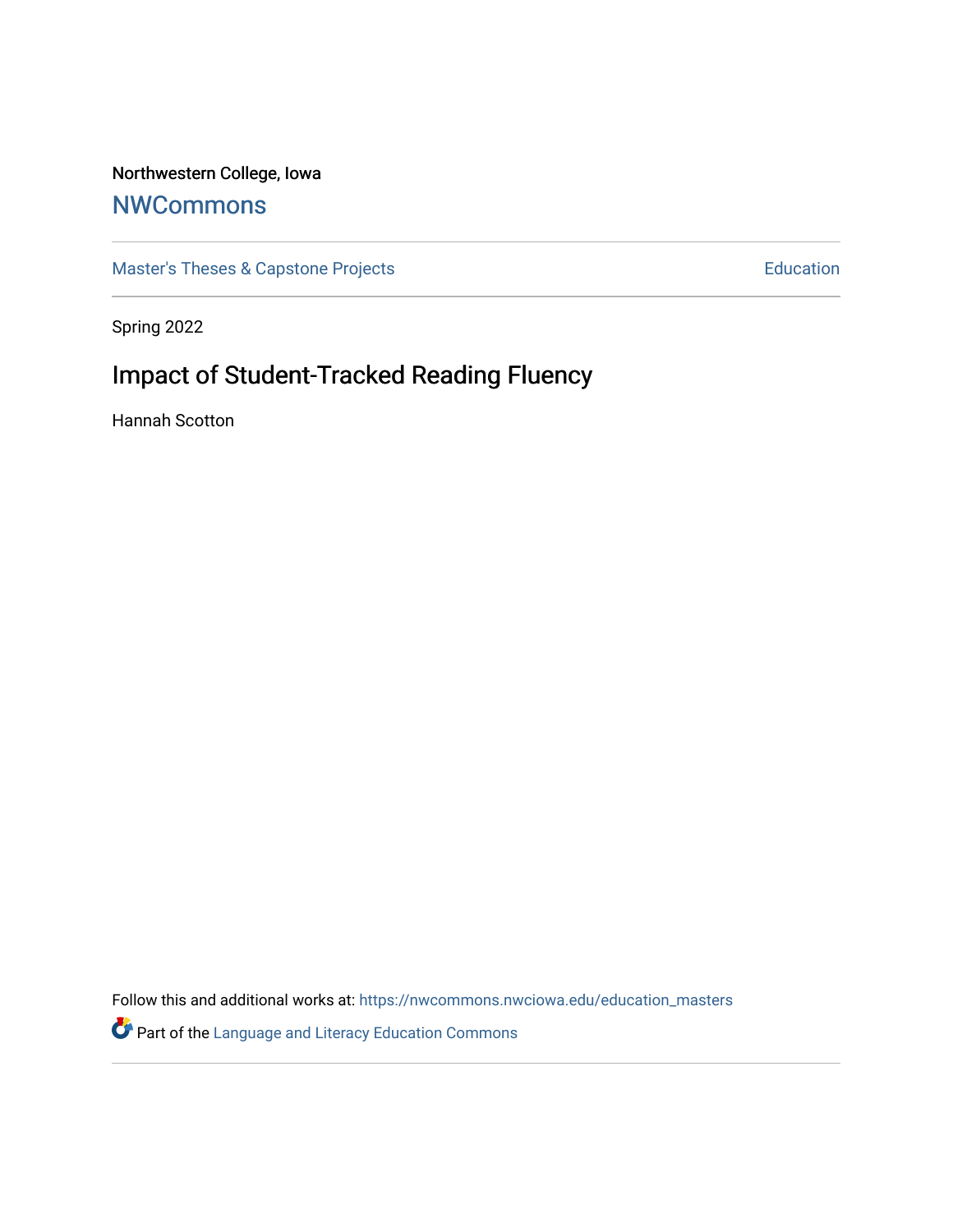Impact of Student-Tracked Reading Fluency

Hannah Scotton

Northwestern College

An Action Research Project Presented in Partial Fulfillment of the Requirements For the Degree of Master of Education Northwestern College May 2022

Dr. Kenneth Hayes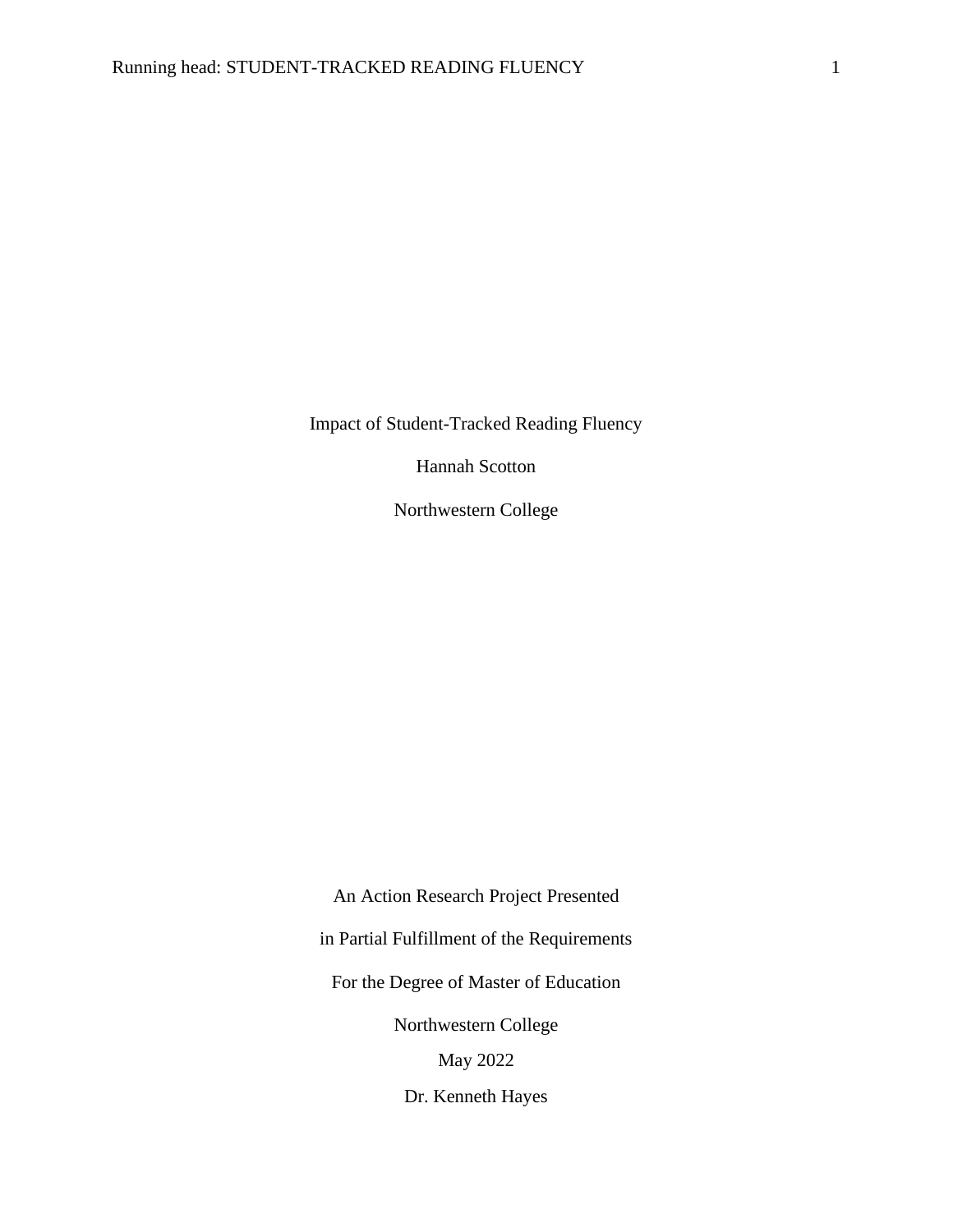#### **Abstract**

This action research project was driven by the researcher's interest on the impact that studenttracked reading fluency has on fluency growth. The researcher implemented a repeated reading fluency intervention with a group of eight first grade students from her classroom. Four of the eight students tracked their reading fluency scores on a graph while the other four students, in the control group, did not record their data. Throughout the study, the eight would individually work with the instructor during their repeated reading. The same repeated reading passage was used with all eight students. The findings from this action research project report that each student showed progress throughout the course of the three-week intervention. Students in the treatment group who graphed their data did show more growth in their correct words read per minute compared to the control group. However, it was not a significant enough difference to conclude student-tracked reading fluency is more effective than data that is not tracked. Results do indicate that repeated reading positively impacts fluency scores.

*Keywords: repeated reading, fluency, student-tracked data, assessment*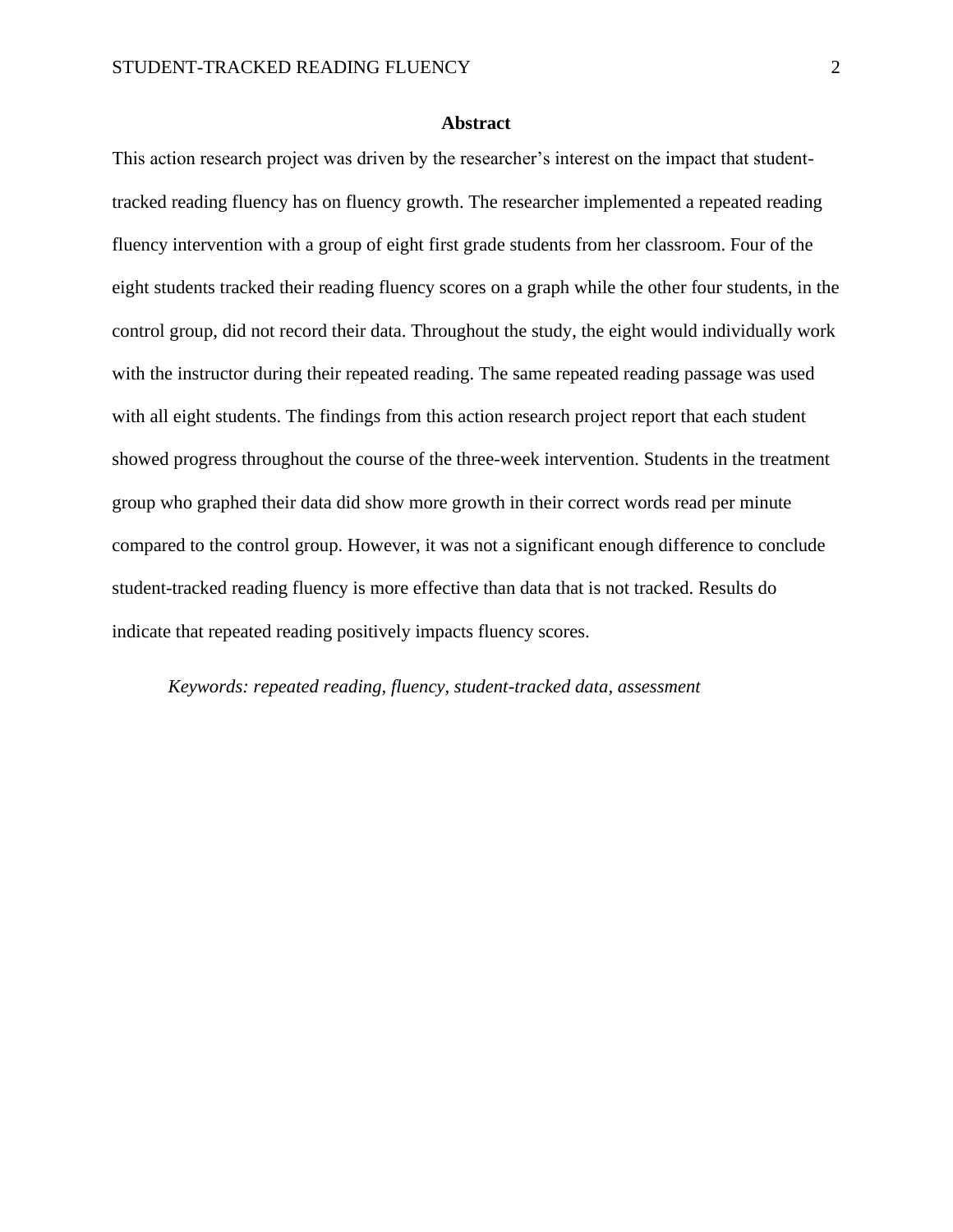# Table of Contents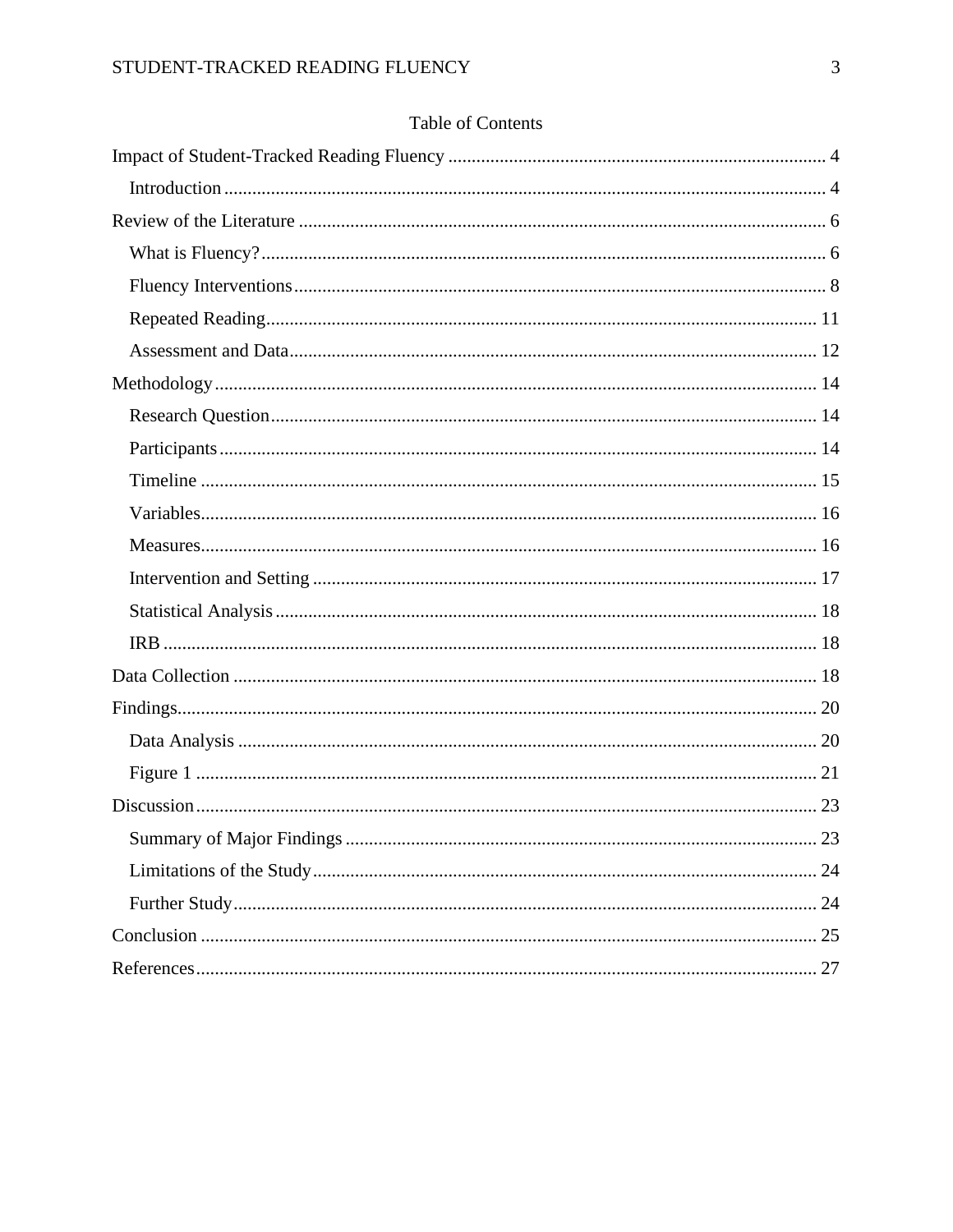#### **Impact of Student-Tracked Reading Fluency**

#### <span id="page-4-1"></span><span id="page-4-0"></span>**Introduction**

As students acquire foundational reading skills, the emphasis turns to attaining a reading fluency level that will help them progress into strong readers. Reading fluency is a main underlying factor that defines characteristics of good readers (Yildirim & Rasinski 2014). Teachers introduce and teach several research-based reading fluency strategies to support effective reading fluency outcomes. The problem is not all students are able to meet the oral reading fluency benchmark determined for their grade level. Low reading fluency is a concern across the nation.

According to the Nation's Report Card from 2019, only 35% of the fourth-grade students in Iowa were at or above the national benchmark for reading fluency (Deeter, 2019). This statistic shows the majority of students are not meeting desired outcomes. It is necessary that educators adjust the way they are teaching reading fluency. When students start to fall behind in reading fluency they often struggle to catch up, resulting in academic difficulties in years to come. First grade is a monumental year for reading. Students learn to use their foundational skills of phonemic awareness, phonics, sight words, prosody, etc. to start learning how to read fluently. The research question that will be explored during this action research project is: How will first grade struggling readers be impacted by tracking their own reading fluency data?

The purpose of this action research project is to determine the effectiveness of students tracking their own reading fluency data. Repeated reading will be used throughout the week to ensure students are gaining adequate access to reading materials. The goal of this action research plan is to find out if student-tracked data will result in more fluent readers, which will later result in more students meeting grade level benchmarks. This formative assessment will help improve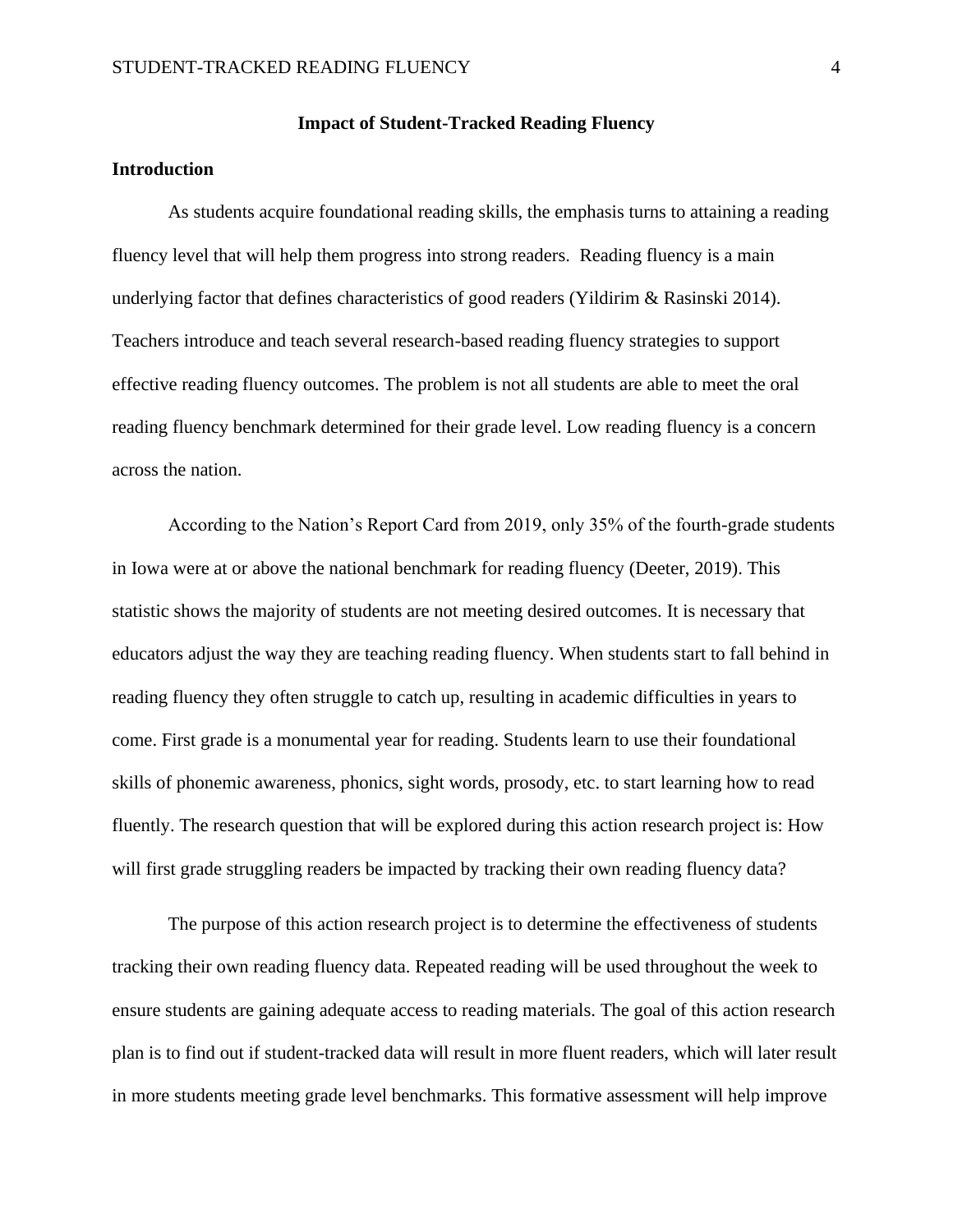reading fluency outcomes by making students, and teachers, aware of where they are currently at and what they need to do to get to the desired outcome.

Elementary teachers educate their students in reading on a daily basis. This can be done in whole group, small group, and in one-on-one settings. This literature review will look at instructional reading strategies that are being used to promote increased reading fluency amongst students of all ages, which an emphasis on elementary students. The information found in the literature review section comes from peer-reviewed articles retrieved from the DeWitt Library at Northwestern College. The articles were further minimized by selecting articles that had publication dates within the last ten years in order to get the relevant information.

Repeated reading will be used in the action research plan. This intervention shows significant reading fluency growth amongst students of all ages. Researchers worked with middle school students, and they highlighted one middle school student. He underwent seven sessions of a repeated reading intervention increased his 41 words per minute (wpm) to 64 wpm (Guerin  $\&$ Murphy, 2015). Some of the topics that will be discussed in the literature review include: reading fluency, fluency interventions, repeated reading, and fluency assessment and data. These topics are linked to the outcomes resulting in increased reading fluency. First grade students will be participating in repeated reading throughout this research project. Half of the students will track their fluency data while the other half will not. Students participating in this action research project will be students that have not yet the first-grade reading benchmark of 67 words per minute.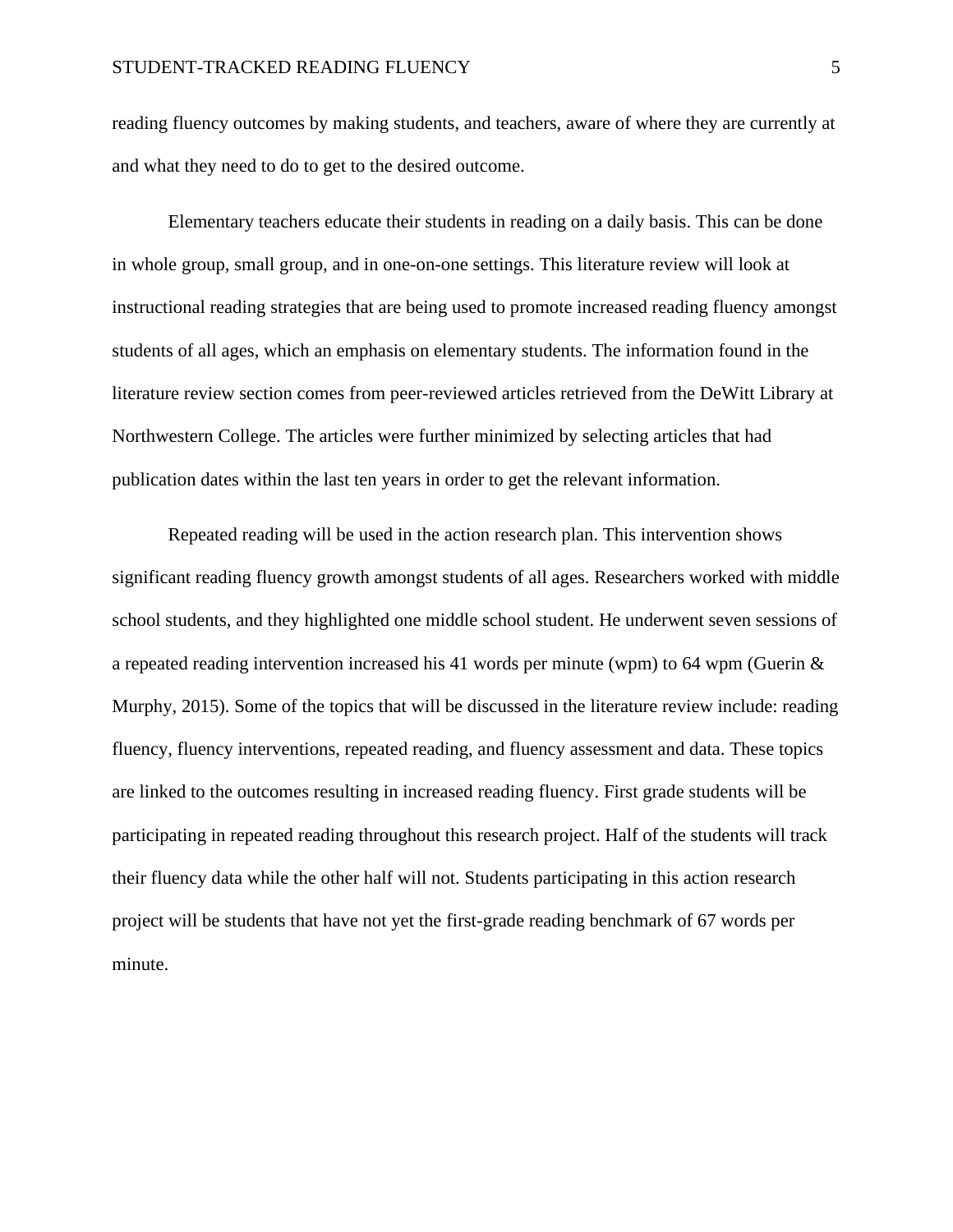#### **Review of the Literature**

#### <span id="page-6-1"></span><span id="page-6-0"></span>**What is Fluency?**

Fluency is an integral component of the reading process. Reading fluency refers to how fast and accurately a person can read a passage with appropriate expression. According to Yildirim & Rasinski (2014), "Reading fluency is one of the underlying factors of successful language curricula and it is also one of the defining characteristics of good readers" (p. 97). In fact, fluency is often tracked closely in early elementary to ensure students are on track for becoming successful readers. It is stated in the article, *Word Reading Fluency Level and Gains*, "Word reading is often the target of screening in early grades because of the robust relation between word reading and comprehension" (Smith et. al., p. 31). Word reading fluency is used as a screening tool starting in first grade. At this point in their learning, students start to combine the knowledge they have learned from sight words, phonemic awareness, and decoding so they are able to read sentences.

Fluency is a foundational skill because once students have learned to read, the shift happens where they are now reading to learn. An article written by Steinle et. al., (2021) reports, "Fluency instruction is typically provided in the elementary grades because literacy instruction aims to develop students' basic word reading skills and automatic word recognition to support reading comprehension. Literacy instruction in the secondary grades increasingly focuses on reading comprehension and content acquisition" (p. 1). Emergent readers need to master fluency so they are able to draw meaningful connections from the text and understand what they are reading. Researchers, Yildirim & Rsinski, (2014), state a similar belief, "Fluent readers are effortless or automatic in their recognition of words in print, thus freeing cognitive capacity for the more important task in reading – comprehension (p. 98).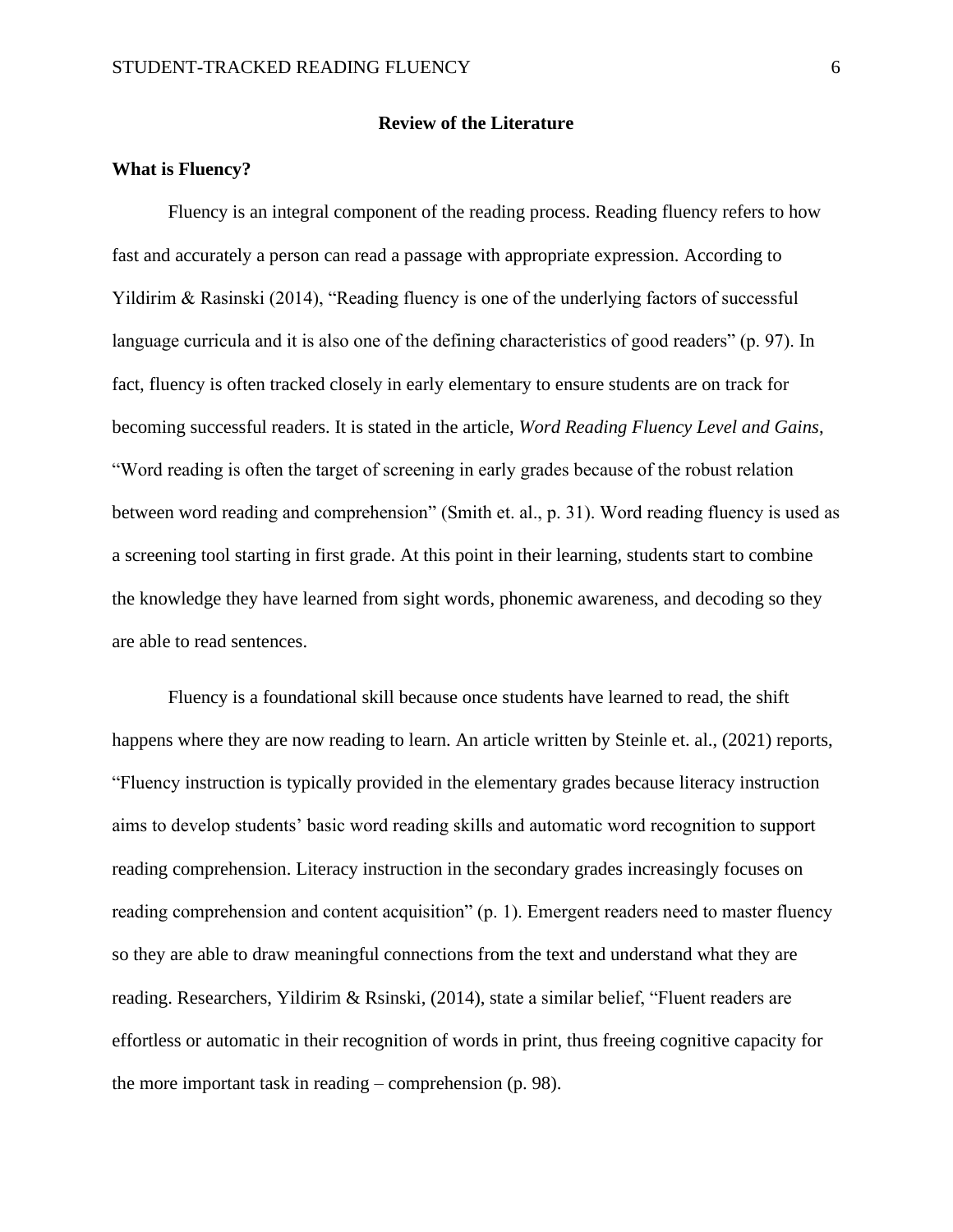#### *Why is Fluency Important?*

Around age ten students begin to read text for understanding. Researchers Steinle et. al., (2021), state that the caveat for this is, "reading fluency may still be an important and necessary component of reading instruction for older struggling readers as these students continue to struggle with fluent and accurate word reading" (p. 2). The ability to read accurately and with an appropriate expression does not go away after the younger elementary grades. It continues to follow students as they progress throughout school. This highlights the importance of teaching students how to decode and read sight words early on in their education.

When secondary students are unable to read fluently, their work becomes significantly more strenuous as they are having to spend a longer amount of time trying to understand the text that has been provided. "Inadequate reading fluency has implications for older struggling readers who are expected to learn grade-level content by reading text" (Steinle et. al., 2021, p. 2). The inability to read fluently affects prosody. Prosody has been described by 77 teachers in the northeastern United States as reading with "expression, voice, tone, attending to punctuation, phrasing, smoothness, fluidity, intonation, and flow" (Deeny & Shim, 2016, p. 113). Out of these 77 teachers in the United States, 83% "discussed fluency as vital to comprehension" (p.113). This result is significant considering that these teachers were spread across two districts in northeastern United States and six different grade levels.

There are several factors that have been considered as important in order to become a proficient reader. Some of these skills include "phonemic awareness, phonics, reading fluency, vocabulary, and reading comprehension" (Yildirim, & Rasinski, 2014, p. 97). The ultimate goal of reading is to be able to comprehend the text. A study was conducted in Turkey's Kirsehir province in the spring of 2012. During this study, researchers found that "all measures of word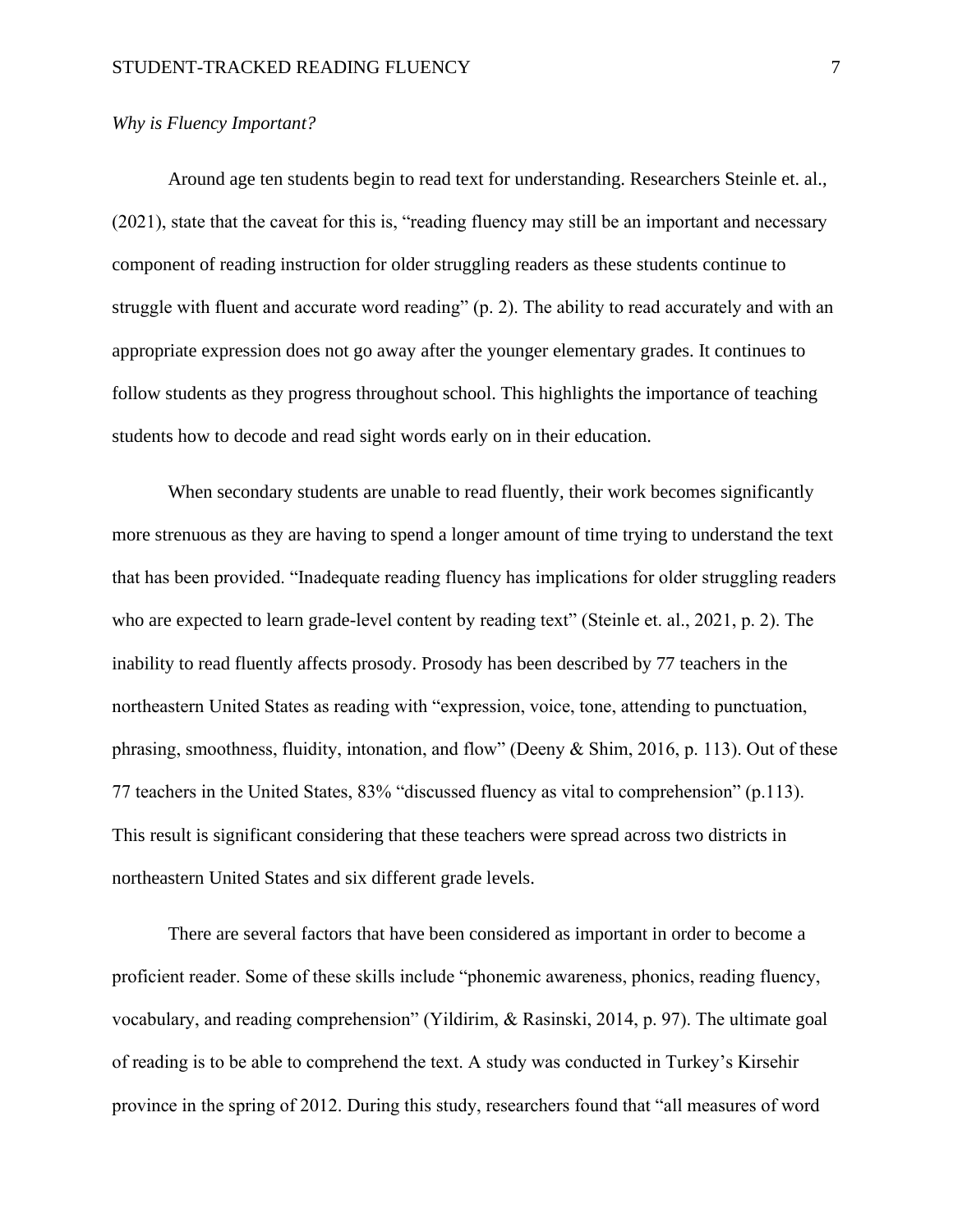recognition and fluency correlated individually, significantly, and substantially with reading comprehension" (p. 99). This research also revealed that the ability to read fluently is important in English as well as other languages, like Turkish.

#### <span id="page-8-0"></span>**Fluency Interventions**

Fluency interventions are an integral part in helping struggling readers gain more reading skills. Child centered reading strategies should be the main focus of instruction for students with a low reading achievement. These strategies include talking, reading, dictating, and writing (Bastug & Demirtas, 2016). The combination of these four skills help students make connections across circular areas and allows for multiple methods to practice the skill(s) at hand. Bastug and Demirtas also report that images and speaking support reading fluency (2016).

Fluency interventions are necessary to use when there is a lack of accuracy and lack of automaticity when reading (Murray et al., 2012). Some common fluency interventions used with lower elementary students are a focus on letter-sound correspondence, word recognition, and decoding (Murray et al., 2012). The combination of these skills results in a higher reading fluency for students. Students also need someone to model reading fluency to them so they know what the goal is (Rasinski et al., 2022).

Another researcher has discovered that reading volume affects reading fluency and achievement. Researcher Allington researched many previous studies surrounding the idea that volume of text a student is exposed to affects fluency in a positive manner. His research found that more exposure to text allows for students to recognize many words with little conscious effort (Allington, 2014). This is an essential finding because sight words are a main focus of learning how to read. First grade students spend a large amount of time working on memorizing sight words to help improve their fluency. Sight words are words that do not follow phonics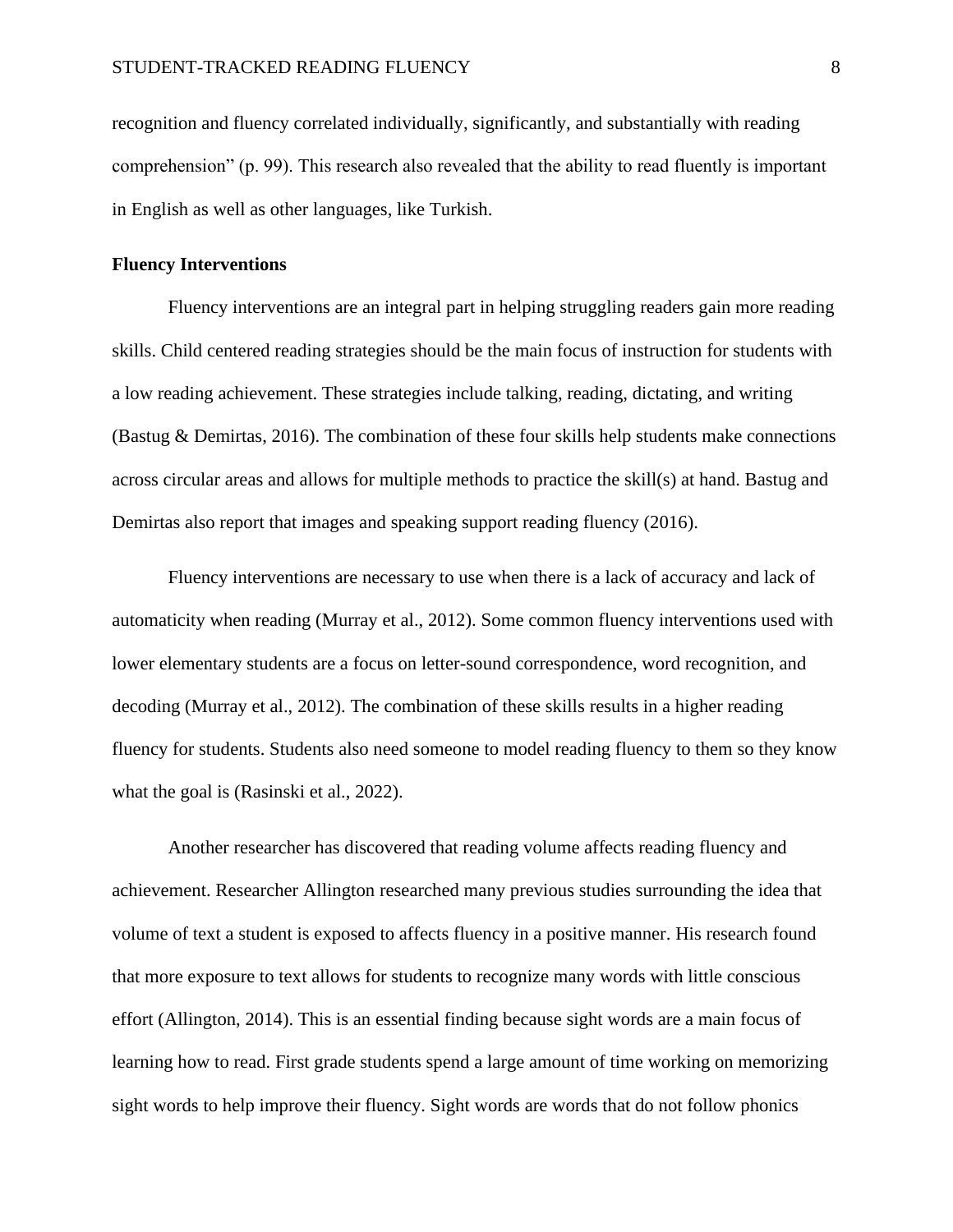#### STUDENT-TRACKED READING FLUENCY 9

skills. They are words the reader must be able to recognize and memorize; sight words are not words that can be sounded out. The best way to help students gain reading fluency and accuracy is to recenter the focus to reading during reading time rather than spending the majority of time having students complete worksheets (Allington, 2014).

Fluency interventions need to occur on a regular basis in order to best serve students' needs. Creating a non-interruptive classroom reading environment can help foster students' reading abilities (Allington, 2014). In other words, the less distractions, the better. This allows for students to give their full attention to the reading intervention. Researcher Shimono performed a study on fluency progression using timed reading and repeated reading interventions. His students spent about 300 minutes in the reading intervention process. Shimono discovered that the knowledge of phonological, orthographic, and semantic components are essential to the reading process (2018). This is an important discovery because foundational skills of reading are essential for building fluency. Students needs to be able to decode words and read them accurately within different settings and sentences. First grade students spend about 20 minutes of whole group reading time working on building phonemic awareness and reading sight words. Students also need access to several books in the classroom in order to build these skills during read to self time (Allington, 2014).

Three researchers by the names of Begeny, Yeager, and Martinez studied the outcomes of individual reading fluency interventions in comparison to small group reading fluency interventions. Their results showed that nearly all students benefited from one or both reading intervention groups that they were placed in (2012). There was little to no difference between the outcomes of their small group vs. individual interventions. The only student that did not show growth in their reading fluency was a student that struggled with attention difficulties. This study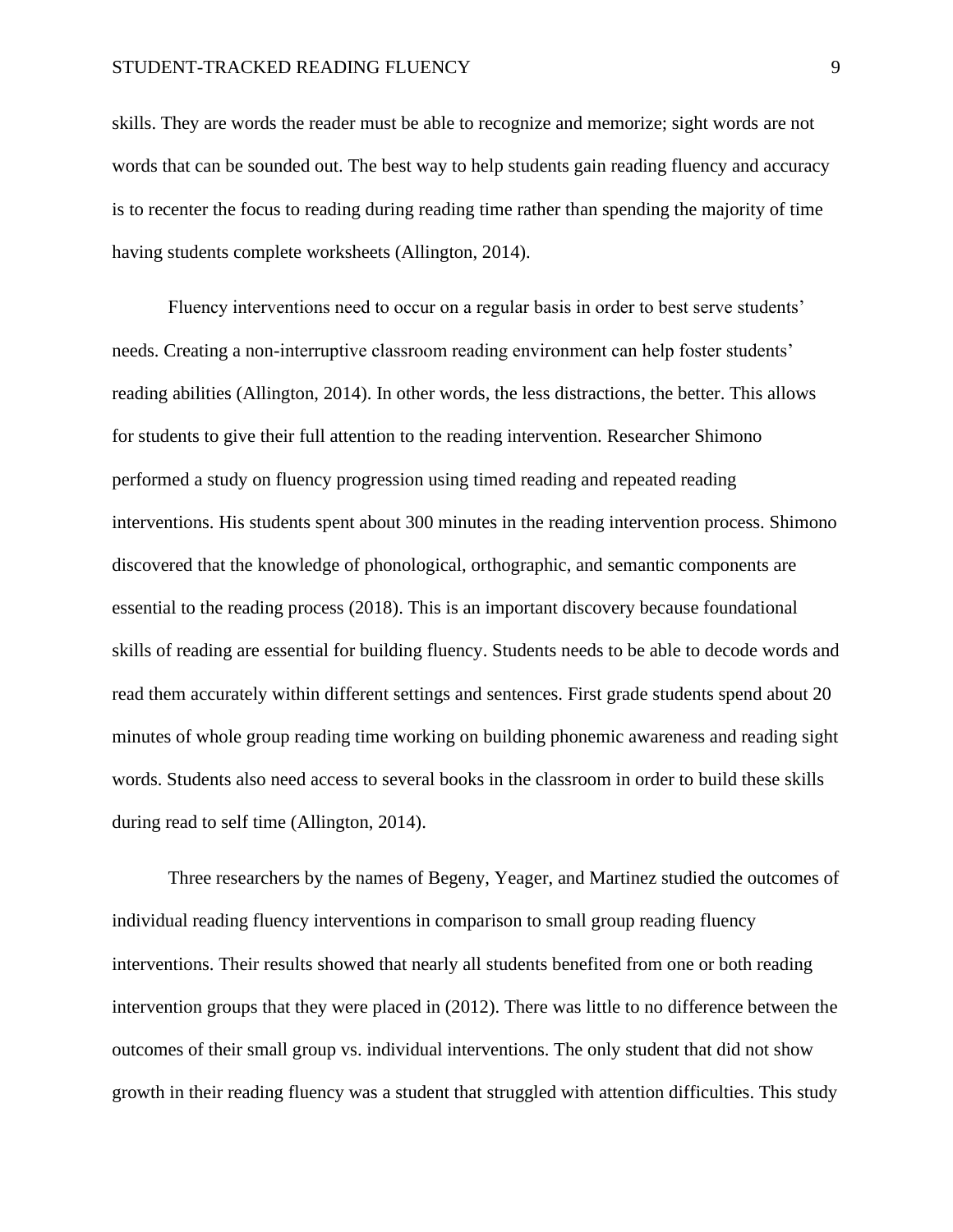was also done with Spanish-speaking students. This study is important to note with the effectiveness of reading interventions because it shows how it works across different languages.

When interventions are given with fidelity, students will reap the benefits (Begeny et al., 2012). This is practical research because students who are learning different languages, whether it is their native language or a second language, will benefit from reading interventions. It is also encouraging to hear students can make just as much reading progress in a small group as they can in a one-on-one setting. It is unrealistic to expect a general education teacher to meet with twenty students individually throughout a school day. This would not leave time for much of anything else. Researchers Deeney and Shim believe there is a need for professional development centered around progress monitoring and grouping students (2022). Students need to be grouped based on the data that has been collected from progress monitoring. Students in a small group should all be working on the same goal.

Reading interventions are successful with small groups when the groups put together with intentionality so that students who need to receive the same intervention(s) are placed together. Students need targeted assessments and interventions that address the underlying reading difficulties (Murray et al., 2012). Fluency interventions need to occur on a consistent basis for struggling readers, so they can get repetitive practice on the skills they are lacking. The educator giving the fluency intervention needs to focus on student grouping, text difficulty and length, intervention setting, as well as the duration of the intervention (Zimmermann et al., 2021). Defining a clear learning target for the fluency intervention will allow for the educator and students to know the desired outcome and work towards that goal. It will give a purpose to the work being done.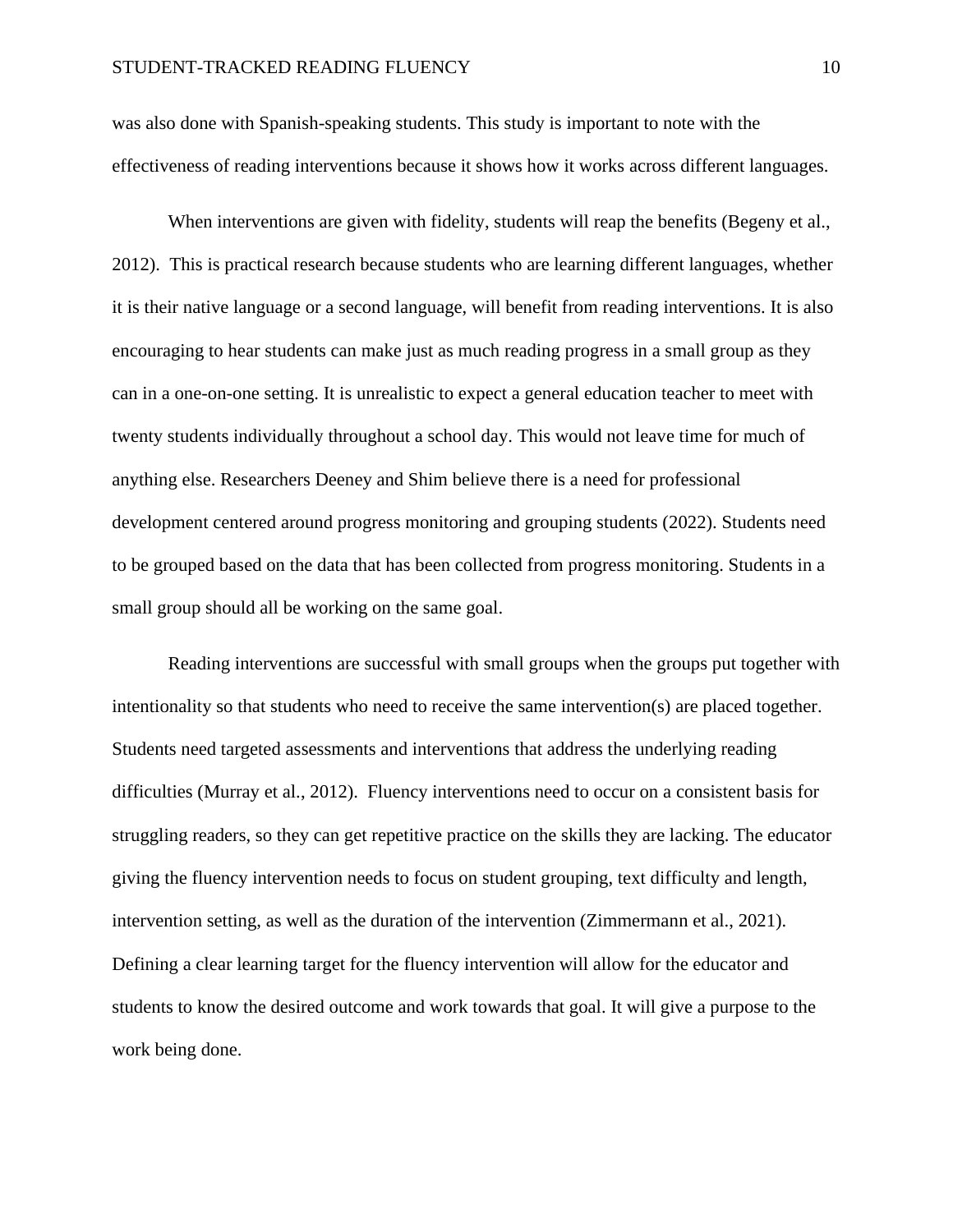#### <span id="page-11-0"></span>**Repeated Reading**

Repeated reading is described as an evidence-based practice (Ardoin et al., 2013). Repeated reading occurs when the same text is read multiple times. Repeated reading is also closely associated with reading fluency. As stated by researchers Steinle, Stevens, and Vaughn, fluent readers need to be able to read with appropriate expression, speed, and accuracy (2022). The act of rereading a passage allows for students to increase their ability to do all three of the previously mentioned characteristics. When students engage in repeated reading, additional readings of the passage decrease in time significantly (Foster et al., 2013).

Additional results from repeated reading research regarding points to the fact that students devote less time to individual words (Foster et al., 2013). In other words, students can gain familiarity with sight words as well as decodable words. Since they are engaging in the same text multiple times, the student will start to gain more confidence and consistency with reading words accurately. Instructors can start to focus on helping students with word accuracy, reading rate, and expressiveness (Bolaños et al., 2013). If an error does occur, the instructor needs to give immediate error correction. Error correction needs to be used with repeated reading in order to eliminate the likelihood of the same reading errors occurring in the future (Steinle et al., 2022).

The repeated reading intervention not only results in increased oral reading fluency, but it also increases students' oral and silent reading comprehension (Guerin & Murphy, 2015). As students progress throughout education, they go from learning how to read to reading to learn. This progression is important to acknowledge when using repeated reading because the instructor should be aware that repeated reading serves a dual purpose. Repeated reading increases both fluency and comprehension in students. This sets them up for success as they grow older.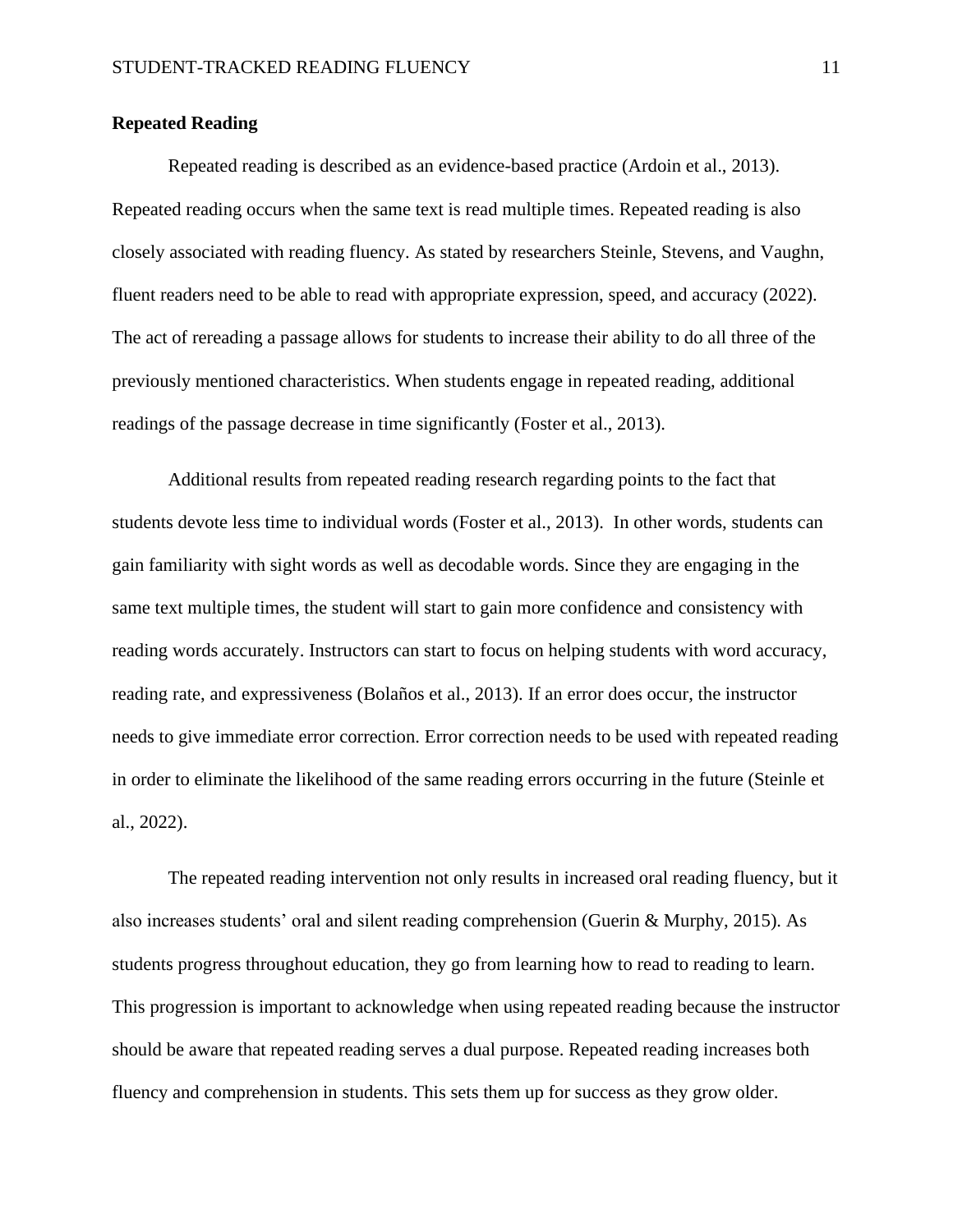Researchers Powell and Gadke identified that additional data should be collected on the specific immediate effects fluency-based interventions have on students' reading abilities (2018). This will be addressed in this action research study. Another area of further research that was identified includes have access to the names of the passages that are used in an intervention (Zimmerman et al., 2021). Zimmerman and his team did not have access in their research to what texts were used with the students. This is applicable to the repeated reading intervention because students need to be reading passages that are appropriate to their skill level. Therefore, researchers and instructors need to hand pick texts that align with each student's skill level. As students gain more fluency skills, their passages will gradually grow more challenging.

#### <span id="page-12-0"></span>**Assessment and Data**

In order to best serve students' needs, frequent assessments should be given to track growth. These assessments allow for the teacher to meet each student's needs due to the data that has been collected. Similarly, in order to have reliable results in a research project like this one, clear data needs to be collected. It is important to align the assessment with the skill at hand so that it is accurate. Some educators will involve their students in the data collection and data review process. More research is needed to fully understand the effects of student involvement in the data-use practice (Marsh et al., 2022). Researchers are interested in discovering if students who are involved in the data review will see more positive effects in their learning.

Classrooms that have a focus on student goal setting should benefit from student involved data meetings (Marsh et al., 2022). Similarly, Von Frank believes that teachers need to be involved in constant communication with each other as well as their students regarding their learning progress (2022). This allows for targeted interventions to take place and gives students a meaning for what they are learning. The information that comes from the collected data is what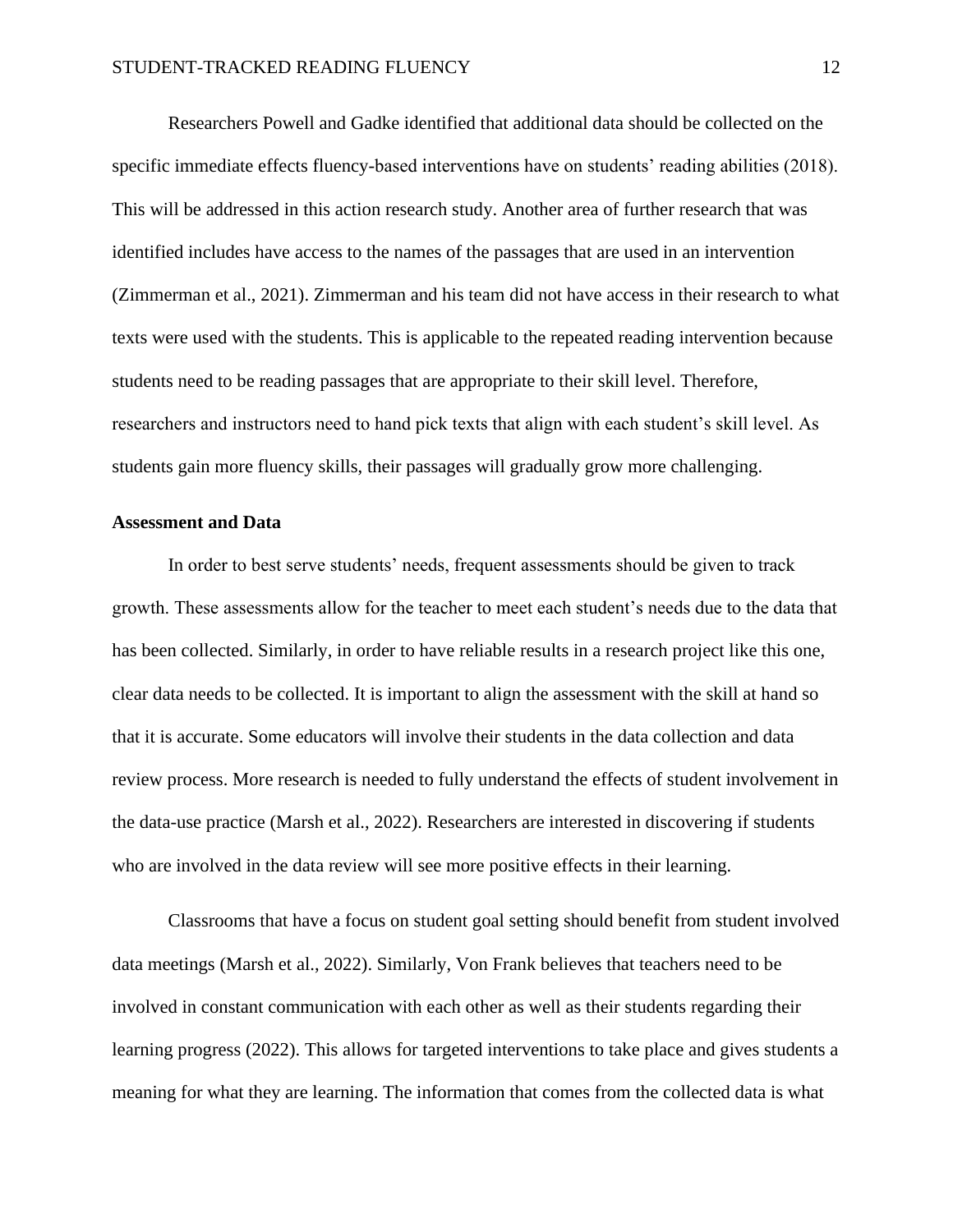drives student success and helps students attain their goals (Von Frank, 2022). Students need to be aware of where they are at currently and what the intended outcome is. The goal gives them something to work toward and gives them a purpose.

Researchers Tindal et al., discovered the majority of students taking alternative assessments that were involved in the data process remained at the same proficiency level (2022). They also concluded that other factors such as sex, ethnicity, and disability were not significant predictors of the outcomes. This is important to realize that students in this group faced learning difficulties. The researchers believed that more research needs to be done in a variety of grade levels, states, and school districts in order to get more reliable and consistent results (Tindal et al., 2022).

One way to track student involved data use (SIDU) is by having a separate data folder for each student (Jimerson & Reames, 2015). SIDU needs to be used consistently and constructively with students in order to engage students in their learning. "Students work with teachers to analyze their data, establish personal learning goals, and determine effective learning strategies" (Jimerson & Reames, 2015, p. 283). This type of data directly incorporates the teacher with the student in the data analysis process. SIDU causes students to reflect on their own learning habits, including areas of strengths and areas of weaknesses. Students develop lifelong skills with SIDU including developing goals and reading data. Researchers Jimerson & Reames conclude that further research needs to be done to find the most effective way to fully engage students in the SIDU process (2022).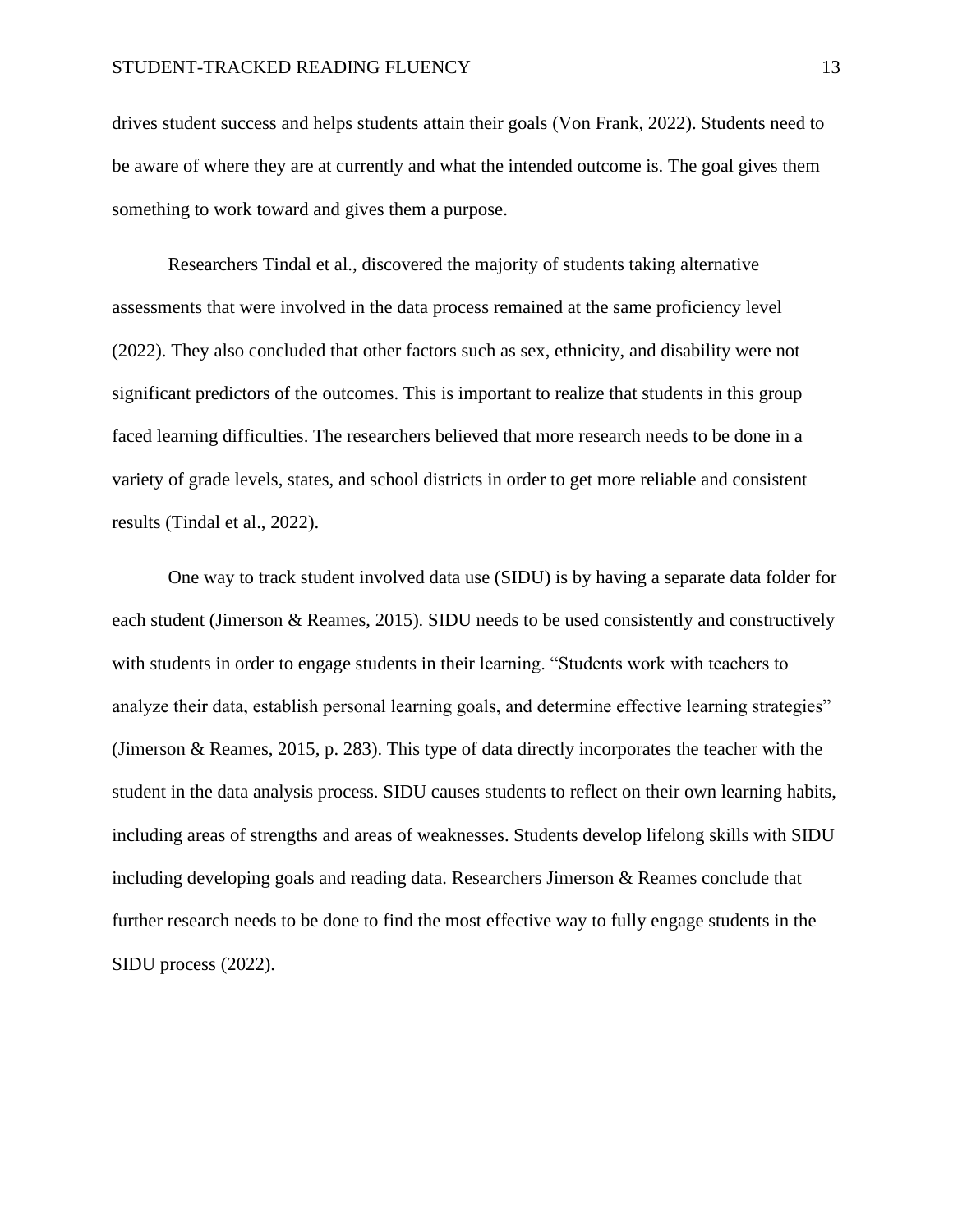#### **Methodology**

#### <span id="page-14-1"></span><span id="page-14-0"></span>**Research Question**

How will reading fluency be impacted by student-tracked data in comparison to fluency data that is not student-tracked?

#### <span id="page-14-2"></span>**Participants**

The action research study was conducted in a first-grade classroom in Newton, IA. 8 of the 16 students in the first-grade classroom participated in repeated reading. These eight students had not yet met the first-grade goal of reading 67 words per minute during the Winter FAST testing on a grade level passage. They are also found in the bottom 50% of the first-grade class in regards to their literacy status and reading fluency. Four of the eight participants are considered persistently at risk in their literacy skills. This means they have consecutively fallen below the composite benchmark two or more times. In addition, two other students are considered at risk because their composite score fell below the benchmark level for the first time. The final two students were not considered persistently at risk nor at risk in the Winter. However, since their words per minute(wpm) fell below the end of year benchmark, the researched included them in the study.

The student's reading fluency ranged from 13wpm to 64 wpm during the Winter testing period. This data comes from the Fastbridge assessments. At the beginning of this study, each student read another Fastbridge grade-level passage so the researcher could collect baseline scores that were up to date. After the new baseline data was collected, students' reading fluency ranged from 7wpm to 82 wpm. Even though two of the students tested above the first grade benchmark, they were left in the study due to their inconsistency with reading fluency as well being in the lower half of the reading achievement.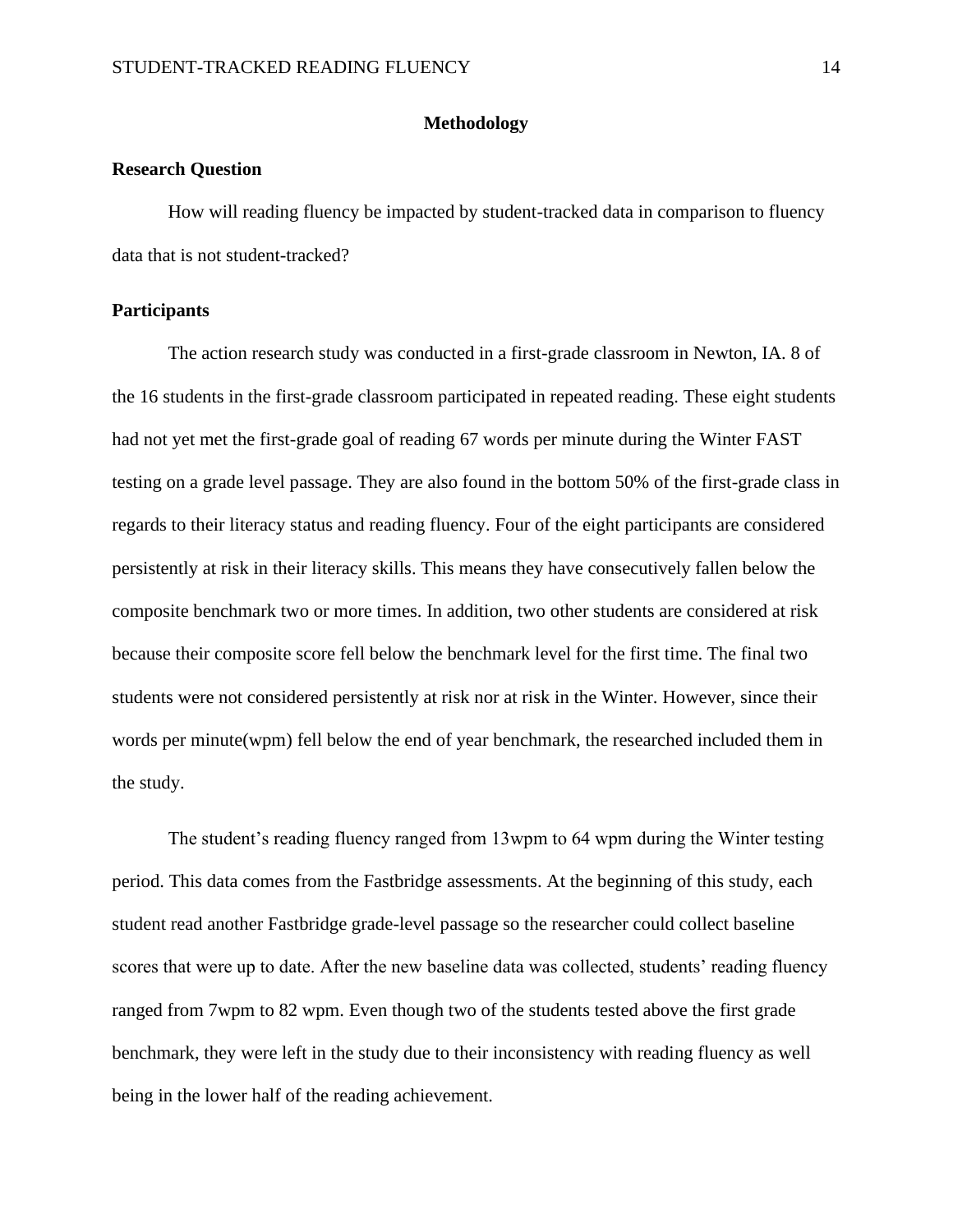One of the students in the study is currently being evaluated to see if he qualifies for special education services in reading due to his lack of growth. The achievement gap between him and his peers continues to grow. Five of the eight students receive a daily 30-minute small group reading intervention with our reading teachers. In addition, one of the students receives an additional 20-minute one-on-one reading intervention with a reading corporation coach. The other three students are not currently receiving additional reading services outside of the general education classroom. Two students also receive special education services in the realm of speech.

All 8 participants are Caucasian. These students participate in a 15-minute reading small group with the researcher as part of the daily reading rotations. While students are not in small group, they are participating in read to self, word work, and a writing station. Students are also pulled during this time for their 30-minute intervention with a reading teacher. In addition, the entire class receives 45-minutes of whole group reading instruction. Participants read to the researcher one-on-one during their one minute timed reading.

#### <span id="page-15-0"></span>**Timeline**

This three-week intervention occurred during the last two weeks of February and ended the first week of March. The intervention is 14 days instead of 15 due to a no school day in the three-week period. Students will start with a baseline score on day one. Days 2 through 5 will be spent reading the passage "Tad." During days 6-9, students will read "Ken, Matt, Ran, and Kim" each day. The last repeated reading passage students will read is "Duke and Kev." This will be read on days 10-13. The final day of the intervention will take place on day 14 where the baseline score will then be compared to the ending score. The baseline and final reading are from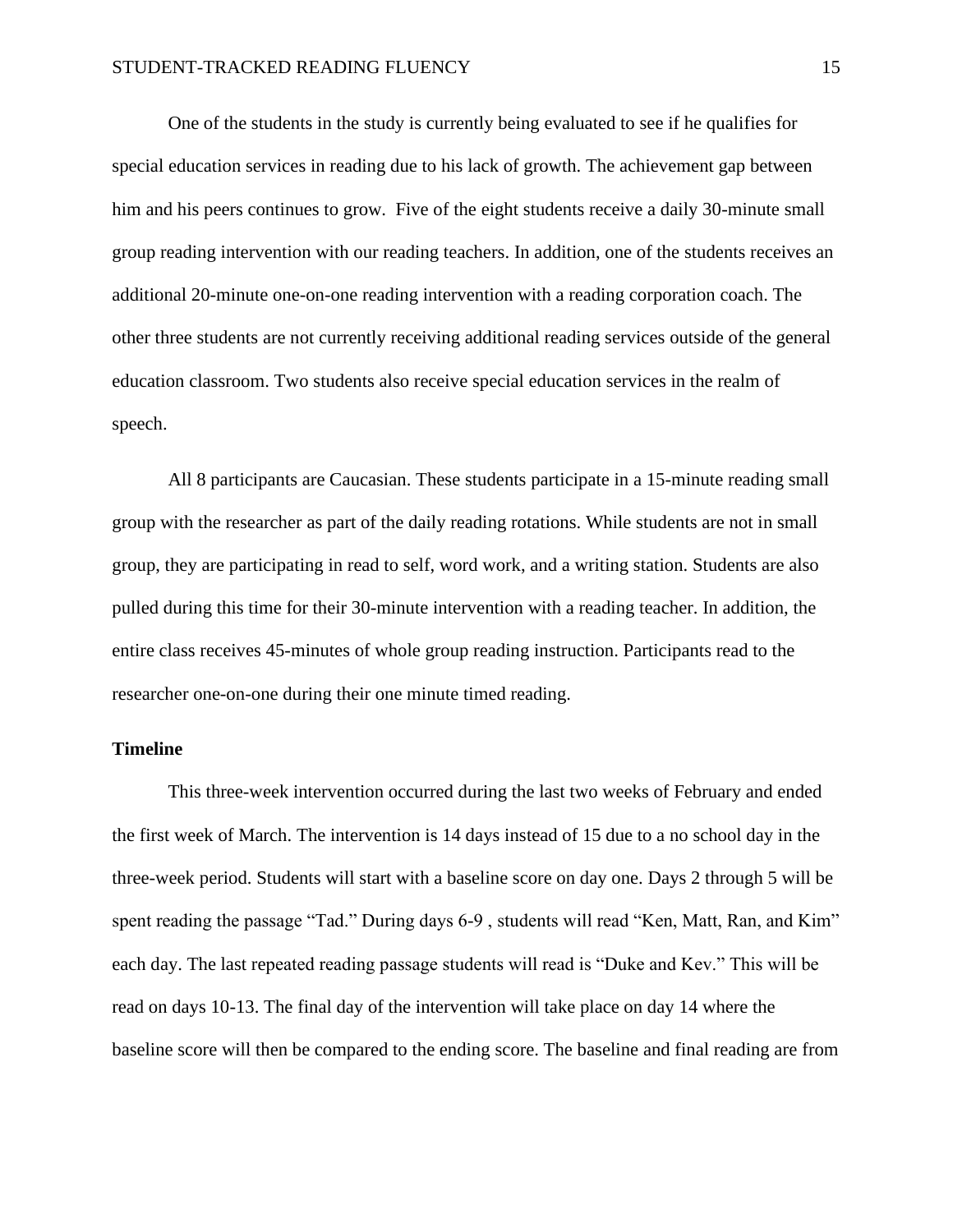the passage "Hank and Stan." All of these passages can be found on the Fastbridge website for first grade students.

#### <span id="page-16-0"></span>**Variables**

The goal of this research study is to see the impacts student-tracked reading fluency data has on the correct words per minute outcome. The control group consisted of 4 students that read the text and were verbally told their wpm when they were done reading. The treatment group consisted of 4 students as well. These students were told their reading scores when they were done reading and they also graphed their wpm on a chart. This graph showed the child's previous scores so the participant could compare the total number or words read from day to day.

The independent variable was the use of repeated reading and graphs. The treatment group graphed their wpm after each one minute timed reading. The dependent variable in this research was the student's correct words read per minute.

# <span id="page-16-1"></span>**Measures**

The fluency intervention used by the researcher is called Repeated Reading. Repeated reading occurs when students read the same passage multiple times. The intention is to build oral reading fluency as students gain familiarity with the passage. The passages used during this action research study were from FastBridge. The state of Iowa measures students' fluency in the fall, winter, and spring. The end of year benchmark for first grade students is 67wpm. The series of tests allow for educators and interventionalists to keep track of student growth and where students are at in comparison to peers as well as the pre-determined state-wide benchmarks.

Students who do not meet benchmark during the fall, winter, and/or spring are progress monitored weekly. This allows for educators to monitor areas of growth as well as areas of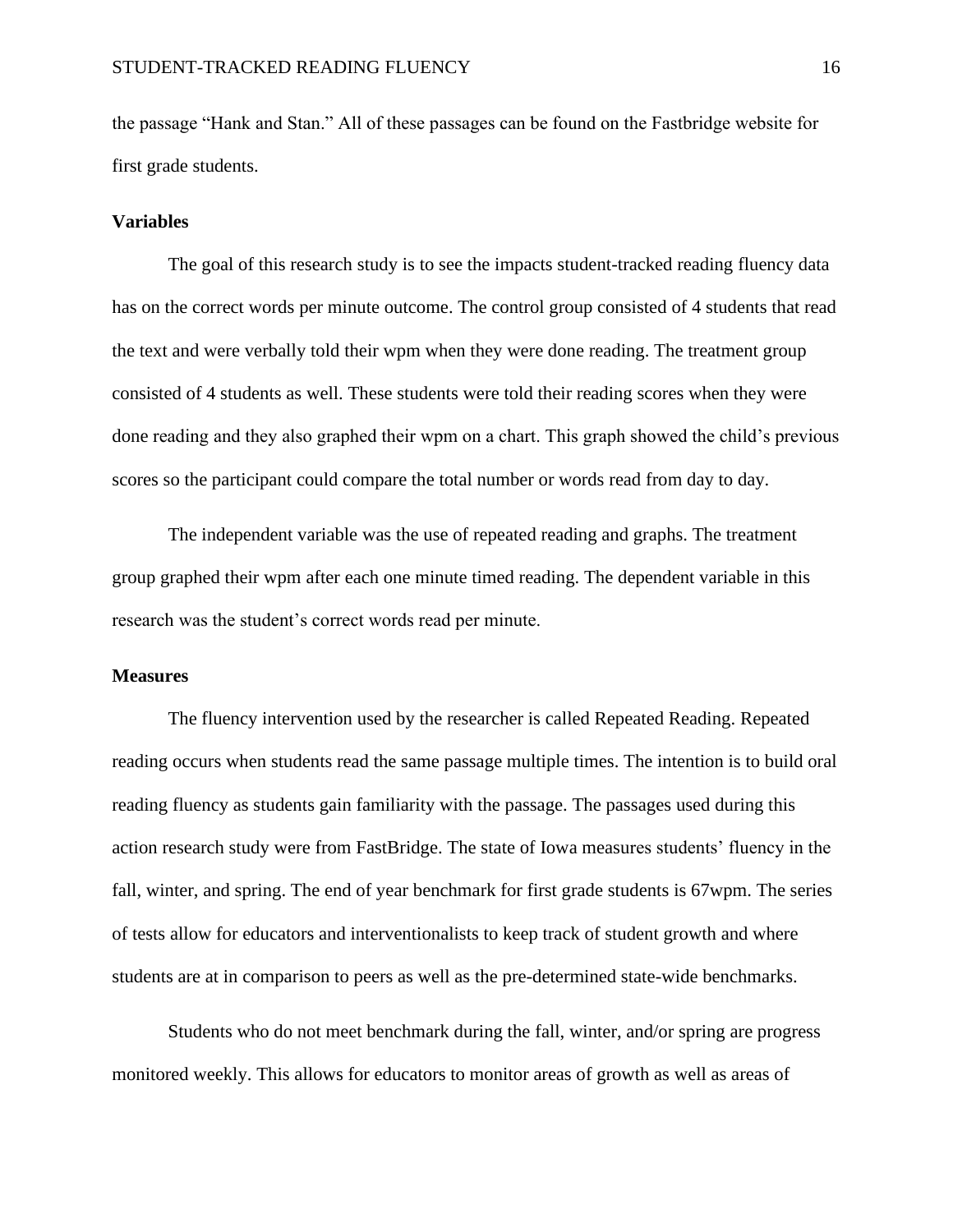struggles in order to best fit the needs of students' literacy skills. Schools look at how many students are meeting benchmark versus the number of students who have not yet met benchmark. From there, they determine appropriate interventions to put into place in hopes of helping students meet benchmark by the next testing session. Composite scores in first grade consist of sight words, nonsense words, CBM-r, and word segmentation. Nonsense words are weighted the heaviest since it tests letter sounds. This action research study focused in on students' CBM-r scores to retrieve the data with their correct words read per minute.

"Hank and Stan," a Fastbridge CBM-r fluency passage, was used to monitor participants' baseline and ending data points. The researcher read the word to a student after three seconds of no response or incorrectly reading the same word repeatedly. Mistakes that are subtracted from the wpm score include omissions, substitutions, and mispronunciations. The final words read per minute was reported by subtracting the number of mistakes from the total number of words read during the one-minute timed session.

#### <span id="page-17-0"></span>**Intervention and Setting**

The Repeated Reading intervention was given to students during morning independent work time. All of the repeated reading passages came from the Fastbridge website. This ensured that they were appropriate for first grade students. One student read to the researcher at a time while the rest of the class worked at their desks on the given assignment. The other participants were not in ear shot. When students were at the researcher's table, they were told to read with their best effort. The researcher made sure the student was ready to read before starting the timer.

The student needed to have a finger on the first word of the passage for the timer to begin. The student was then given 1 minute to read as many words as possible. This reinforces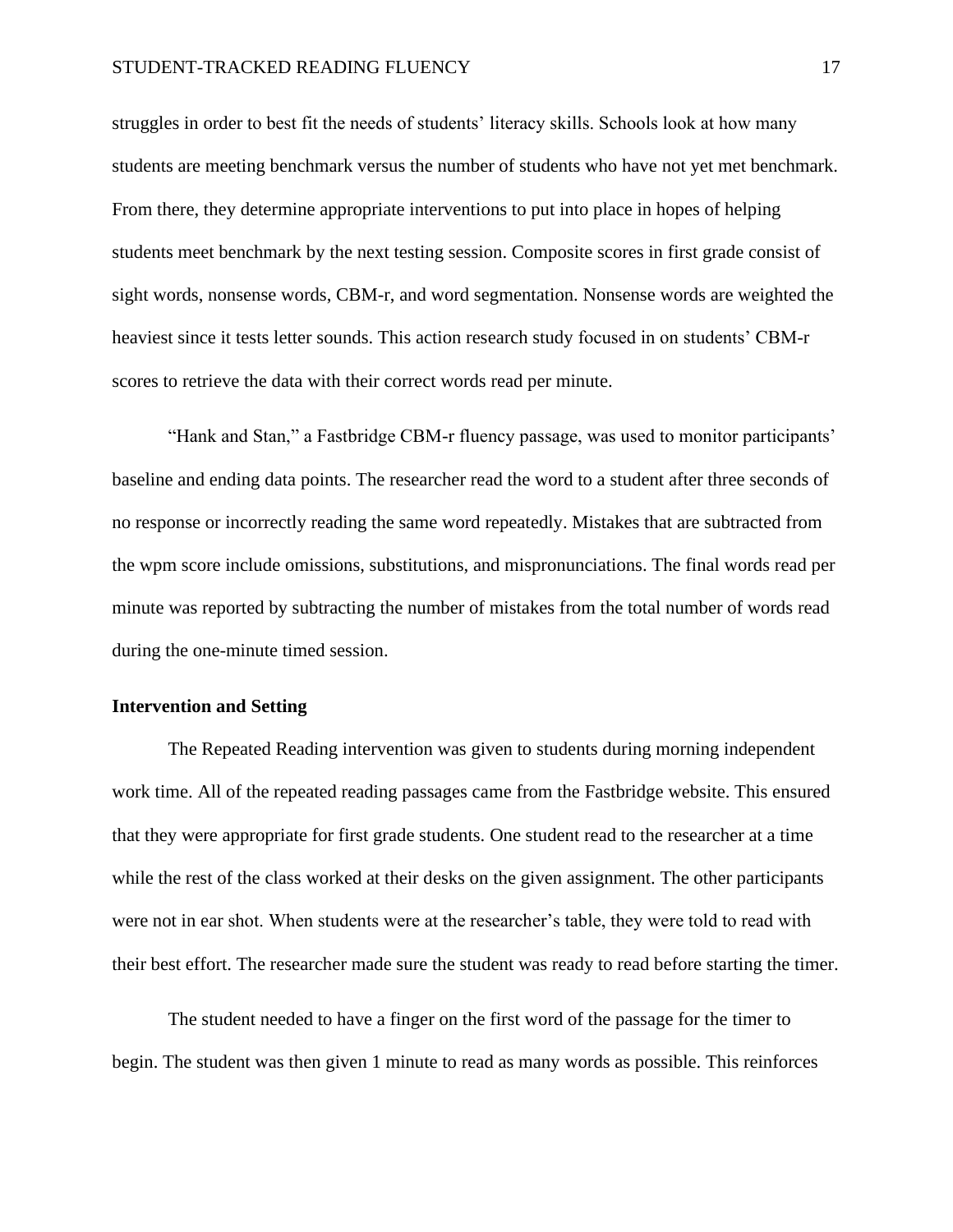the idea of tracking while reading. When the timer ended, the researcher reported the words read per minute to the student.

#### <span id="page-18-0"></span>**Statistical Analysis**

If the student was in the treatment group, then the results were graphed. This allowed for a visual representation of the words read. Students in the control group were verbally told their score and did not record it on a graph. Graphing is a new concept in first grade. To ensure that students were graphing the correct score, the researcher would mark the point on the graph to which the student needed to color to. Participants in the treatment group were able to view their graphs each day and look at previous days' data. The researcher kept a copy of all of the data points on their computer in google sheets.

After the final fluency scores were collected, the researcher performed tests to compare the growth amongst the control group vs. the treatment group that graphed their data throughout the intervention. The four-way factorial design test was used to evaluate the data. All students were present all 14 days of data collection resulting in more validity with the results.

#### <span id="page-18-1"></span>**IRB**

This action research study was exempt from the Institutional Review Board (IRB) process because it did not hinder students' ability to learn or alter their learning experience in any negative aspects.

## **Data Collection**

<span id="page-18-2"></span>For this action research project, the data collected was quantitative. The data collected in this research includes baseline fluency scores, ending fluency scores, and students' growth of words per minute from the beginning to the end. The students that were chosen for this study are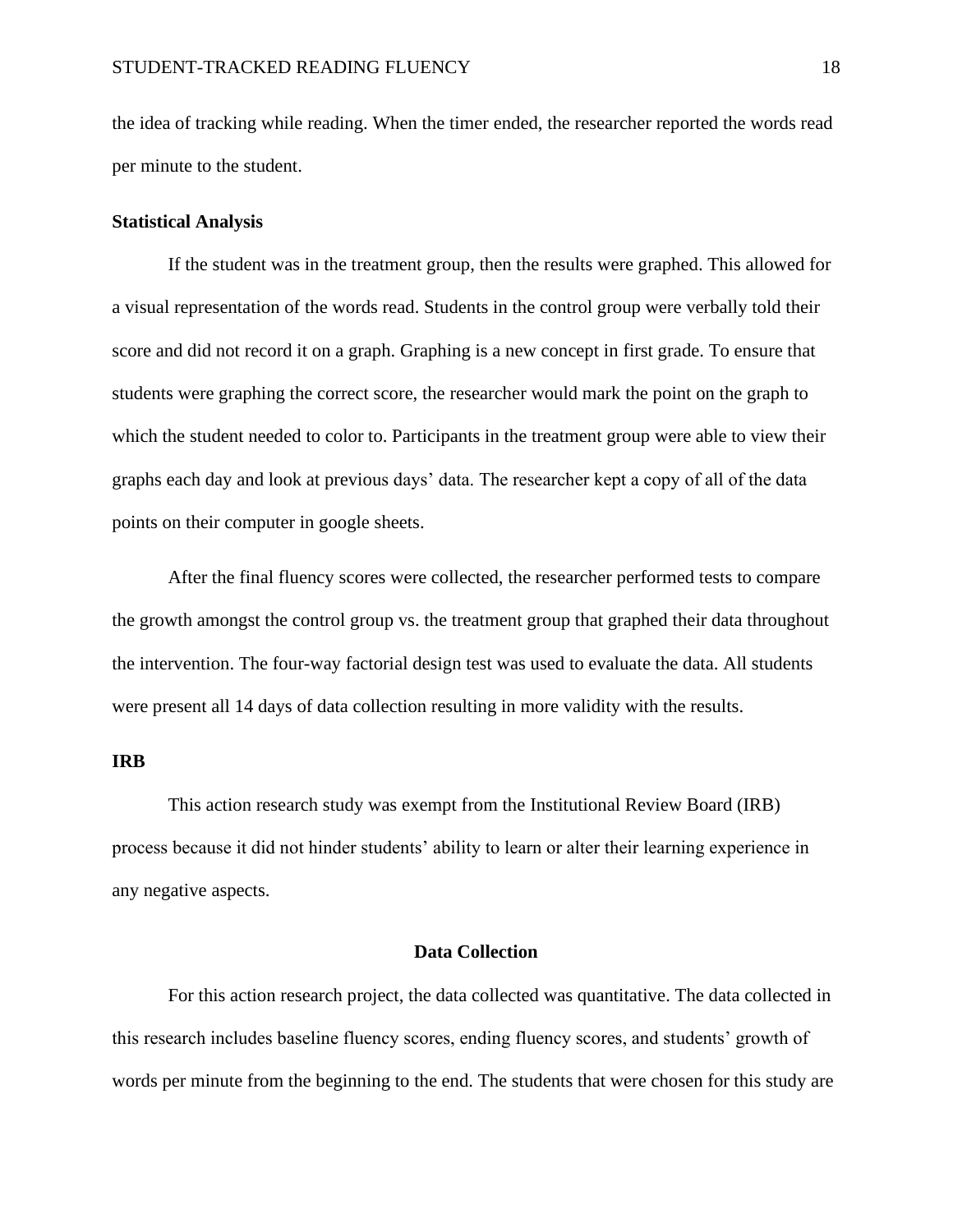students that did not meet the end of the year benchmark for fluency during the Winter Fastbridge assessment. There are sixteen students on the roster. Of these students, eight did not meet the goal of reading 67 words per minute (wpm) in January.

The baseline fluency score as well as the ending fluency score were taken from the same passage. The first grade reading passage used derives from Fastbridge; the text is called "Hank's Prank." Each of the eight students that participated in this study read to the researcher individually. The study started by collecting a baseline score. Students were told to give their best effort. The researcher kept track of any errors that may have occurred during the one minute timed reading. Students in both the control and treatment groups were verbally told their score. Additionally, students in the treatment group graphed their wpm results.

During the intervention, students in both groups participated in repeated reading throughout the week. The researcher had students come over individually to eliminate distractions and eliminate the likelihood of other students hearing the passage before it was their turn to read. Before the student read, the research reminded students to give their best effort and also told the student their goal was to read further than they did the day prior. All students were given the same passage on day 1 to read. Each student continued to read the same passage for a one-minute timed reading to the researcher on days 2, 3, and 4.

At the end of the one-minute timed reading, students were told the number of words they read in comparison to the day before. Students in the treatment group graphed their results and were visually able to compare the numbers. Students in the control group did not have a written record of their scores from previous timed passages during this study. Only the researcher had access to this. At the end of the four-day repeated reading intervention, students started the process over with a new passage for the next 4 instructional days. This process was completed a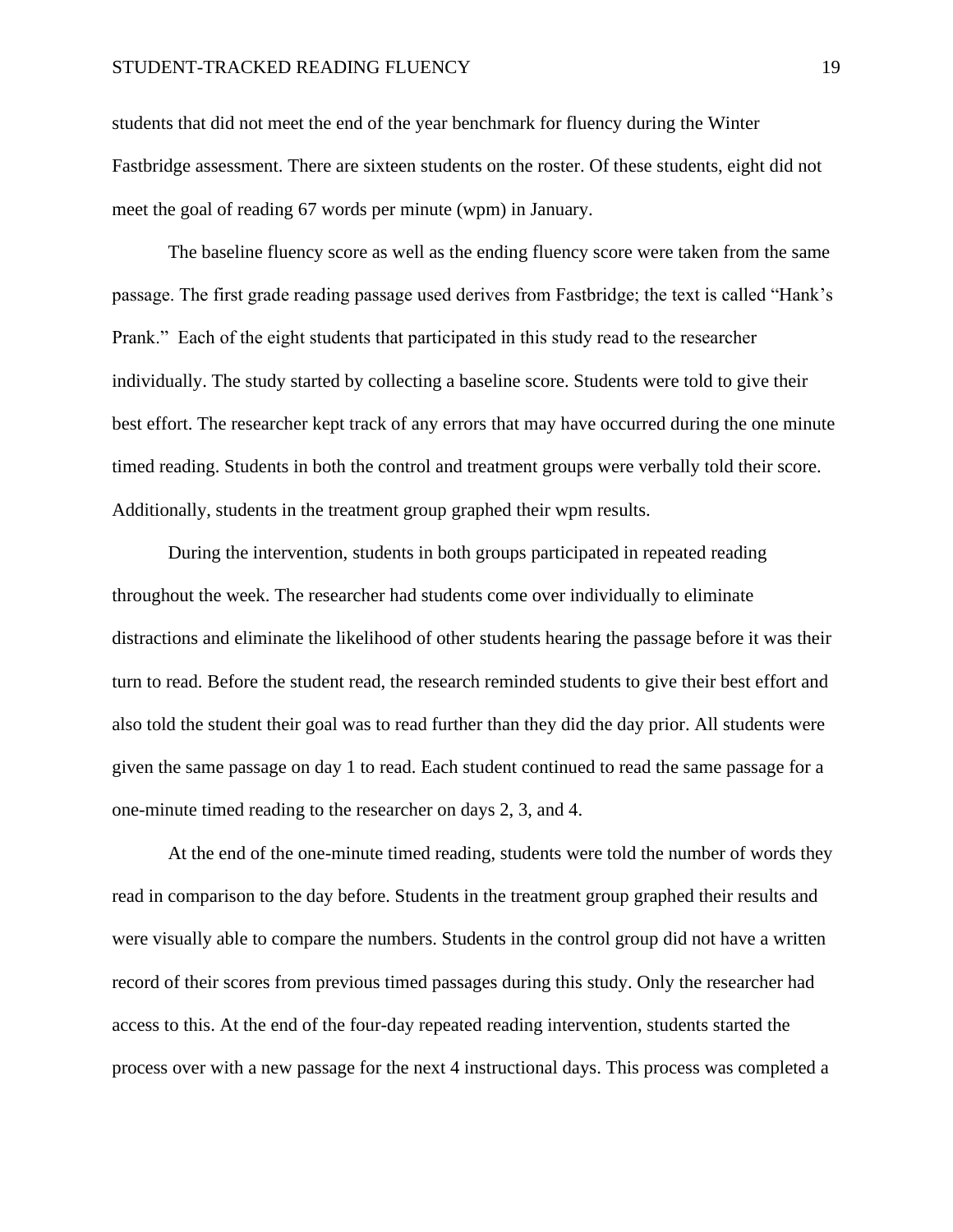total of three times. Students ended up with 14 data points, a baseline, ending, and the 12 repeated reading scores from the intervention time.

Some examples of feedback students were given include sounding out words instead of guessing, keeping their eyes on the words instead of looking to the researcher for validation during the timed test, using their finger to track, etc. The researcher kept an eye on the timer during the timed reading. If a student was stuck on the same word for three seconds, the researcher would count the word as a 'missed word' and read the student to the student so he/she could move on. Along with this the researcher followed along while each student read, carefully marking any words that were read incorrectly or skipped. Students only received credit for the words read correctly. At the end of the intervention, the researcher used the Fastbridge text "Hank's Prank" to collect each participant's ending score. Students in the treatment group graphed their final score and then looked at all their graphs from the 14 data points to review their progress. The final fluency score was further used by the researcher to analyze the growth each student had in comparison to their baseline score. The treatment groups' scores were also compared to the control groups' scores.

#### **Findings**

#### <span id="page-20-1"></span><span id="page-20-0"></span>**Data Analysis**

The eight students in this study were present for all 14 instructional days of the data intervention. Each student experienced growth in their correct words read in a minute throughout this study. The average baseline score for the treatment group, the group graphing their data, was 30.5 wpm. The scores ranged from as little as 7 words per minute all the way up to 73 words per minute. The average baseline score for the control group was 41 words per minute. The control group had a range of baseline data from 14 words per minute to 82 words per minute.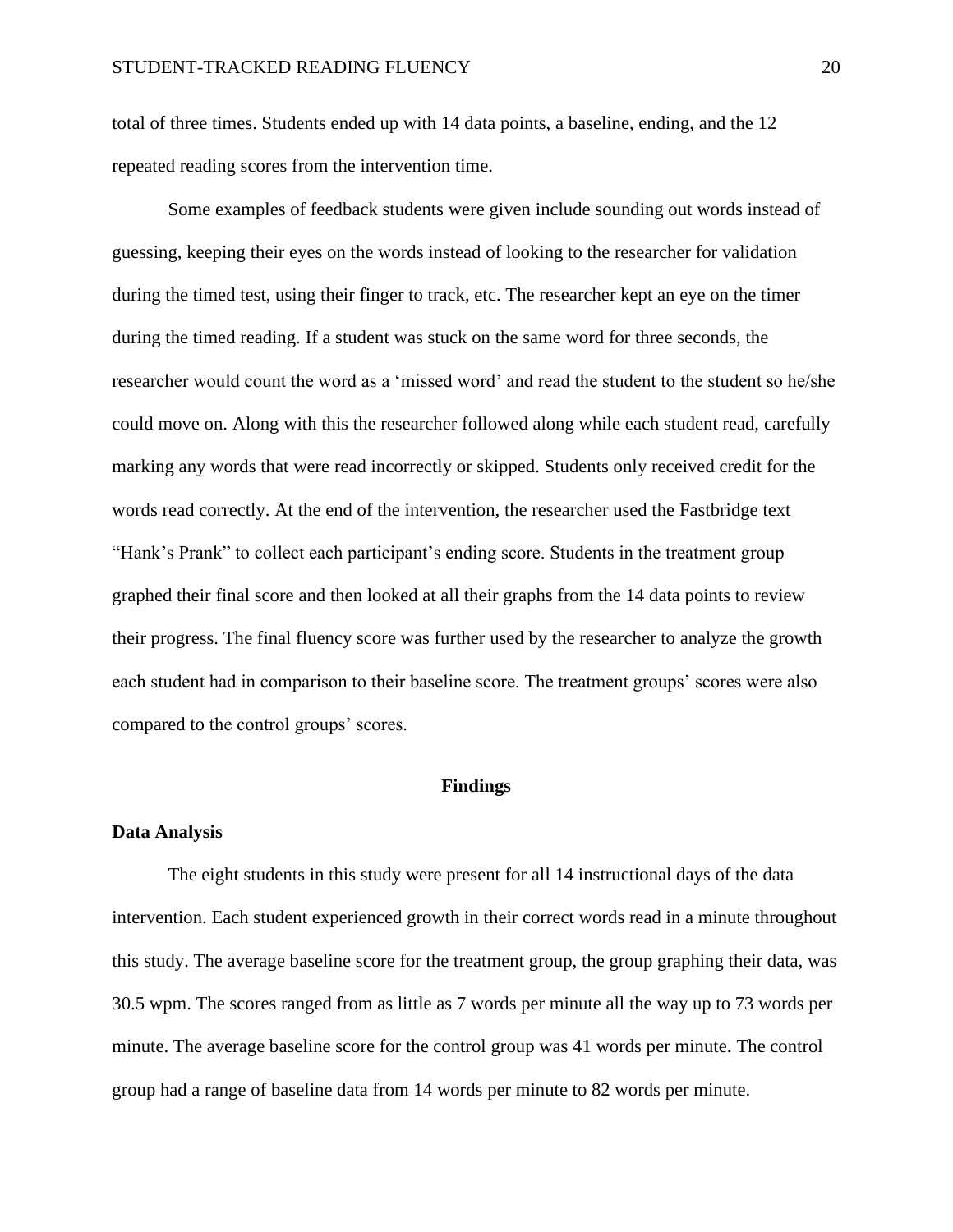As indicated in figure 1, the mean results from both the treatment and control group's data. The chart lists the baseline scores as "pretest" and ending scores are labeled "posttest." An independent samples t-test was conducted in order to determine if there would be a significant difference in student-tracked reading fluency data in the treatment group compared to students in the control group that did not record their data points.

## <span id="page-21-0"></span>**Figure 1**



*Illustration of the Pretest and Posttest Fluency Scores*

The results calculated after collecting the final data points show that both the treatment group and control group improved their words per minute scores. As a group, the treatment group gained an average of 18.5 wpm resulting in a mean score of 49 wpm. The control group gained an average of 11 wpm resulting in a mean score of 52 wpm. These results show that the treatment group did obtain more growth in their reading fluency.

An independent samples t test compared whether or not the treatment and control group started off at the same level before intervention. Pretest mean scores for students in the control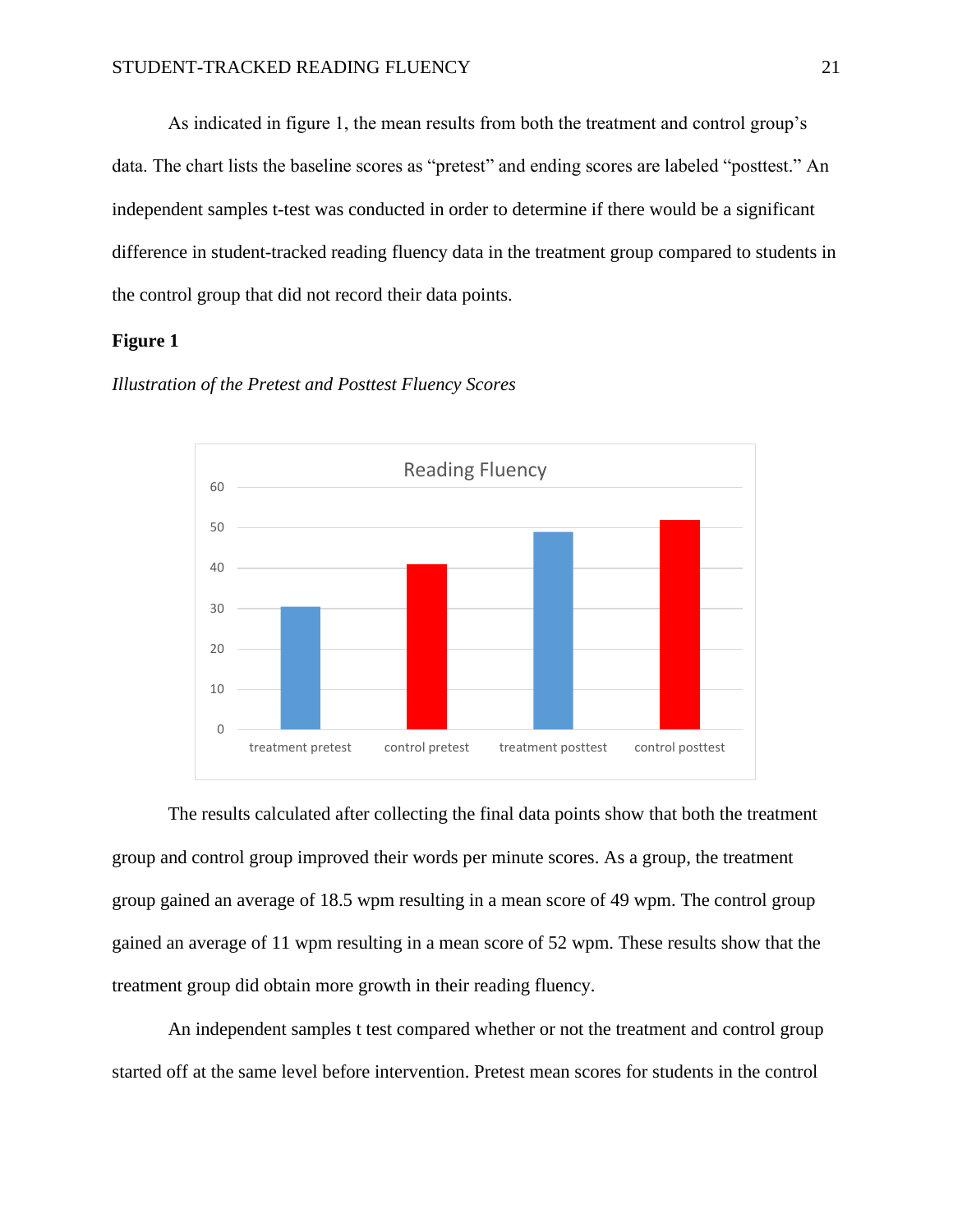group ( $M = 41$ ,  $SD = 32.43$ ) and students in the treatment group ( $M = 30.5$ ,  $SD = 29.27$ ) showed no significant difference,  $t(8) = -0.4806$ , p=0.6478. Since p is greater than 0.05, there was not a statistically significant difference between the treatment's baseline data and the control's baseline data. This means the two groups started off at the same reading level.

The second t test was used to evaluate the pretest to posttest scores for the control group. Students in the control group showed growth between the pretest  $(M = 41, SD = 32.43)$  and posttest  $(M=52, SD=33.79)$ ,  $t(4) = -6.5350$ ,  $p = 0.0072$ ). The p value was less than .05. Therefore, the control group's data is statistically significant and shows that the control group did improve.

The third t test was used to evaluate pretest and posttest scores for the treatment group. Students in the treatment group showed growth between the pretest  $(M=30.5, SD = 29.27)$  and the posttest (M =49, SD = 29.94), t(4) = -11.1560, p = 0.0015. The p value was less than .05 resulting in statistically significant data, meaning the treatment group improved in their reading fluency.

An independent samples t test was used to evaluate if the intervention of student-tracked data resulted in different posttest mean scores between students in the treatment group and students in the control group. There was not a statistically significant difference between the posttest mean scores of students in the control group (M=52 , SD=33.79) and students in the treatment group (M =49, SD = 29.94),  $t(8) = 0.1329$ ,  $p = 0.8986$ . The p is greater than .05. There is not statistically significant data to prove that the treatment group scored higher than the control group. The data is small enough that it could have happened by chance that both groups improved to nearly the same number of words per minute. Each group responded to the repeated reading intervention by gaining in their reading fluency words per minute. However, the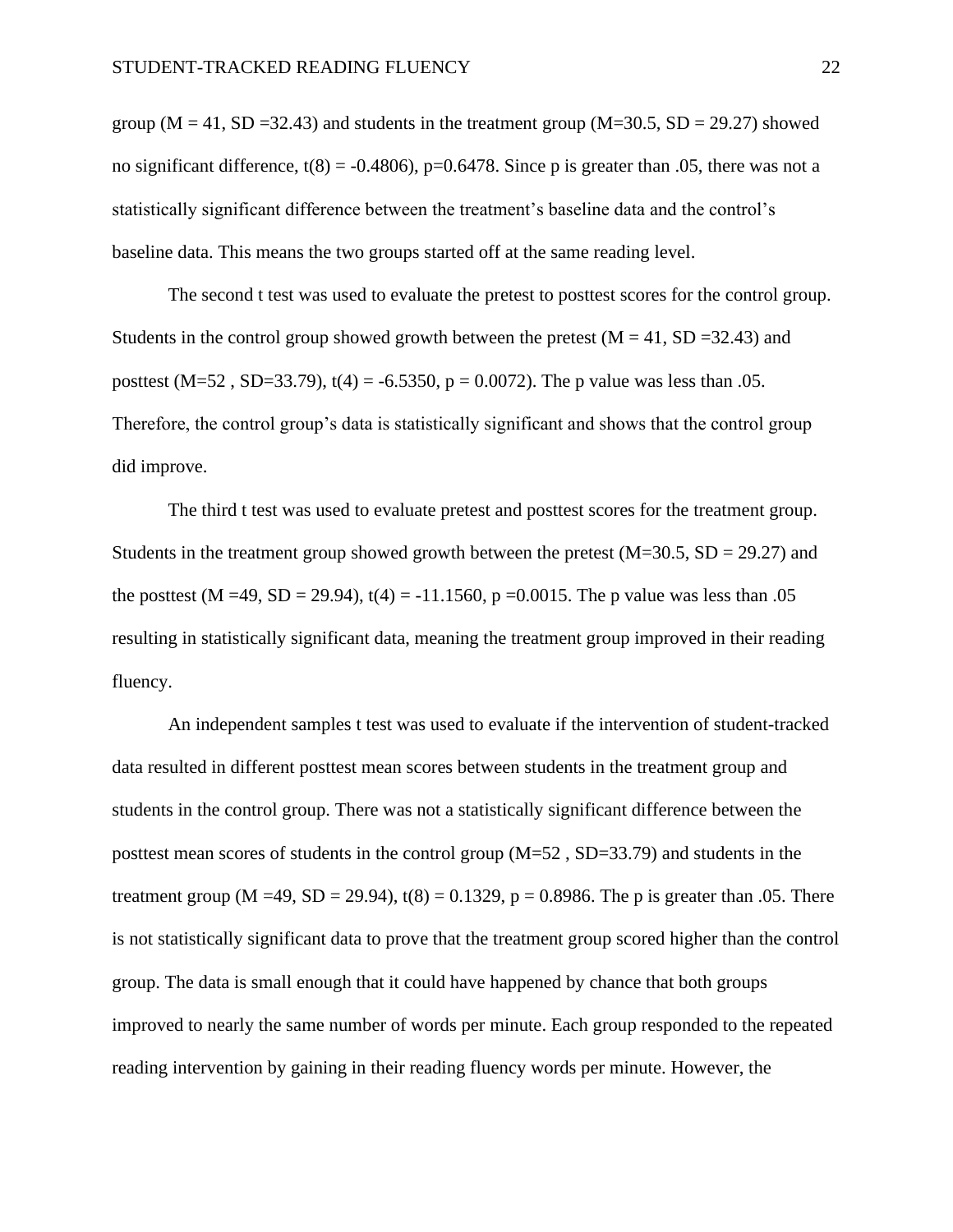difference between their final reading scores was not significant enough to say student-tracked data resulted in a better score for reading fluency. Overall, this data reveals that there is not enough data to support the statement that students will gain more words per minute when tracking their fluency data versus not tracking it.

#### **Discussion**

## <span id="page-23-1"></span><span id="page-23-0"></span>**Summary of Major Findings**

This action study consisted of eight first-grade students participating in a study on the impact of student-tracked fluency data. Four of the students tracked their data while the other four students did not. Therefore, this created a treatment group and a control group. All eight students participated in the repeated reading intervention with fidelity.

Out of the students involved in the study, each one saw an increase in their correct words read per minute. This results in 100% of the participants making growth. The average growth that was made among all students was 15 wpm, with the highest growth being 23 wpm and lowest growth being 9 wpm. The reason for students making significant progress over a short amount of time is that repeated reading is a research-based intervention that is very structured. This added intervention boosts students' self-confidence and gives them exposure to the same text over and over again.

Through one-on-one instruction with the researcher, students were able to receive immediate feedback on their reading fluency score. The researcher would provide immediate corrections to errors that came up. This helps decrease the likelihood of the same error reoccurring. Students that were in the treatment group immediately graphed their results when they were done reading. This allowed for students to see their progress over the previous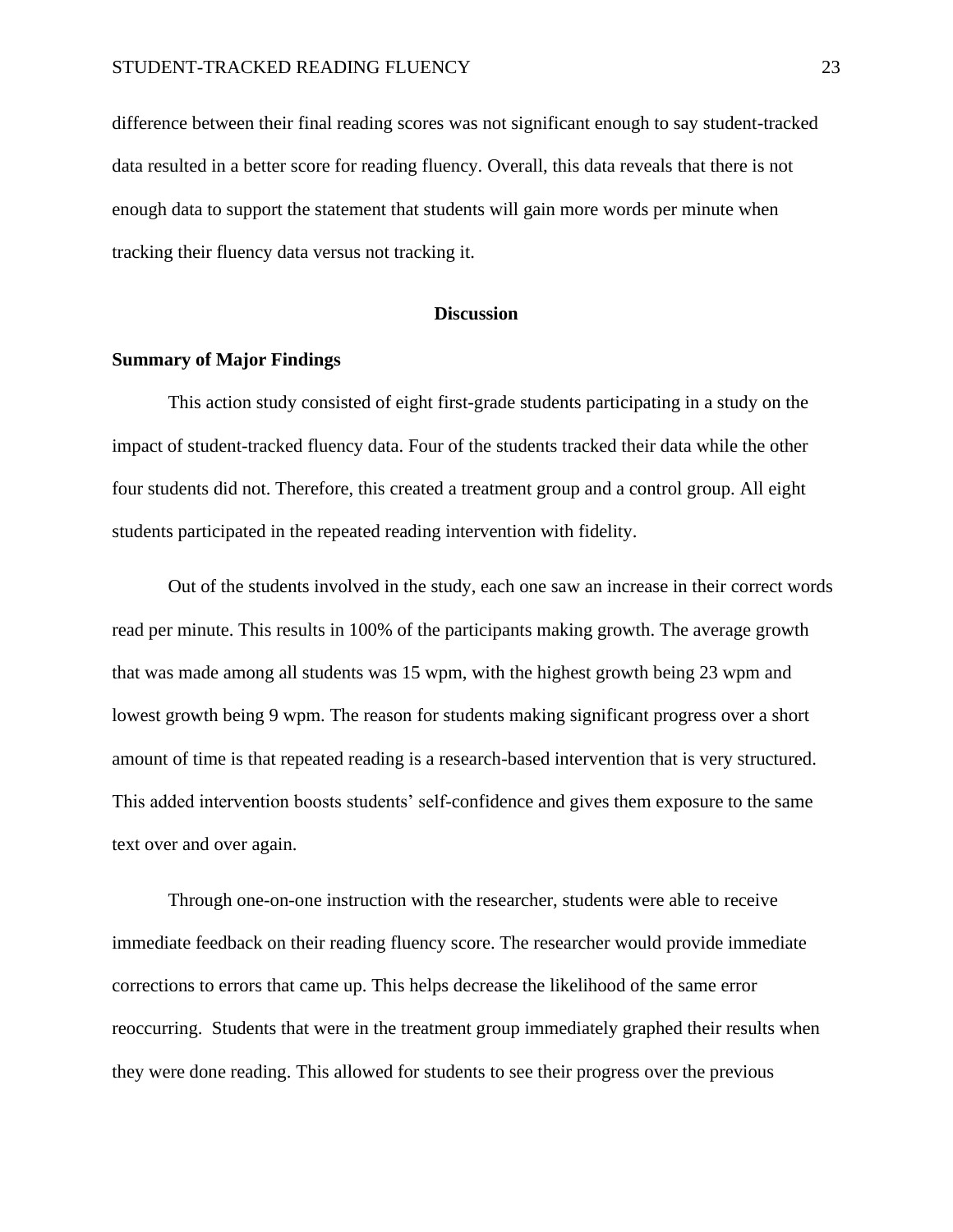sessions. Students in the control group were just told their score orally. The researcher kept track of all the students' data – both in the control group and treatment group.

All students made growth throughout this study. The treatment group's average growth was 18.5 wpm. The control group's average growth was and the 11.5 wpm. The difference in the growth between the treatment and the control group is not statistically different enough to conclude that graphing fluency scores results in more growth. Therefore, repeated reading resulted in all students making progress in their reading fluency. More research will need to be done in order to conclude on whether or not graphing impacts fluency scores.

#### <span id="page-24-0"></span>**Limitations of the Study**

One of the major limitations of this study was the small group of students that were selected for this study. There were only eight students that participated so it was a small sample. All eight students are from the same town, similar economic status, same school, same classroom, and similar reading difficulties. There were four boys and four girls. There is also not any cultural diversity in this first grade classroom this year, 2021-2022, so all students involved in the study were Caucasian. Another limitation presented in this action research project is the duration of the study. Fourteen school days is not a long time.

## <span id="page-24-1"></span>**Further Study**

The next step to take would be to implement this study across other first grade classrooms throughout the building. This would hopefully lead to the implementation of it across the district first grade, and then into other first grades throughout the state and country. Teachers will be presented with the findings from this study to show how repeated reading and students closely monitoring their scores, whether on paper or in their head, leads to a significant increase in their reading fluency. Other teachers that implement this study will need to go through a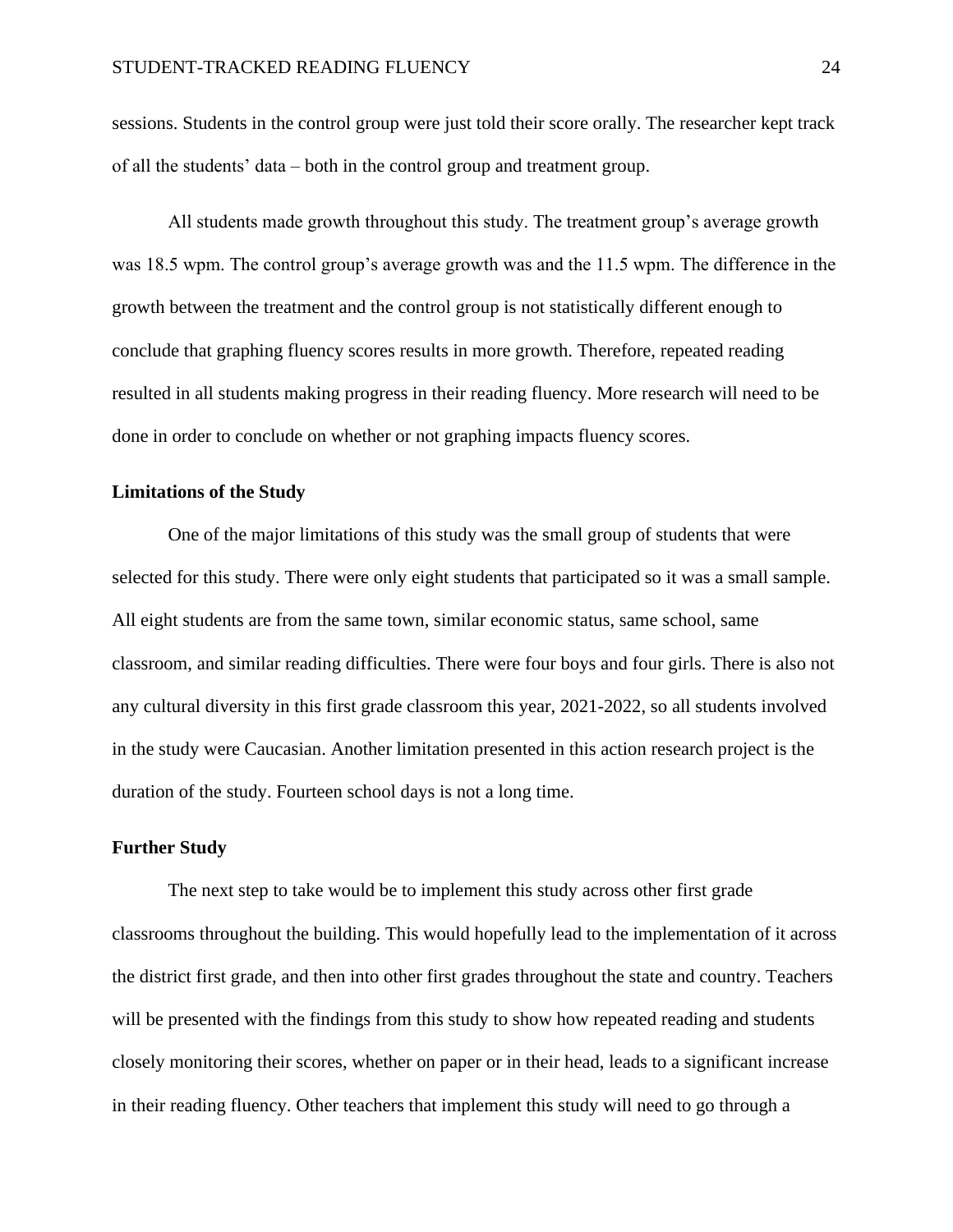training to ensure they are using fidelity with repeated reading strategies. That will help the validity of this research project increase. They will need to be provided with the proper amount of time and materials in order to conduct this study.

Another step to further this study would be to implement this study for the duration of the entire semester, or even across the whole school year. It would be interesting to discover what the results will be when engaging in the repeated reading intervention on a daily basis. The researcher will analyze growth and be able to determine how much of an impact student-tracked data has on reading fluency scores. Closely monitoring scores over the course of a semester, or entire year, will help teachers determine the proper reading interventions for their students. Overall, the repeated reading intervention is a main focus of this study as well as student-tracked data. The teachers will need to ensure to implement this study with fidelity in order to receive the most accurate results.

#### **Conclusion**

<span id="page-25-0"></span>This literature review and action research project have shown the positive impacts repeated reading has on struggling readers. The daily repetition of reading a grade-leveled text results in growth of words per minute. Students also need to be aware of their fluency scores as they read each passage; this allows for students to be aware of how they are progressing. The repeated reading process involves reading a passage for one minute. The instructor gives immediate corrective feedback in the case of an error. Immediate feedback helps reduce the likelihood of that same error occurring again. Through the careful implementation of repeated reading, struggling students are able to increase their reading fluency rate. Student tracked data, regarding graphing scores, did not overtly impact the outcome. However, this action research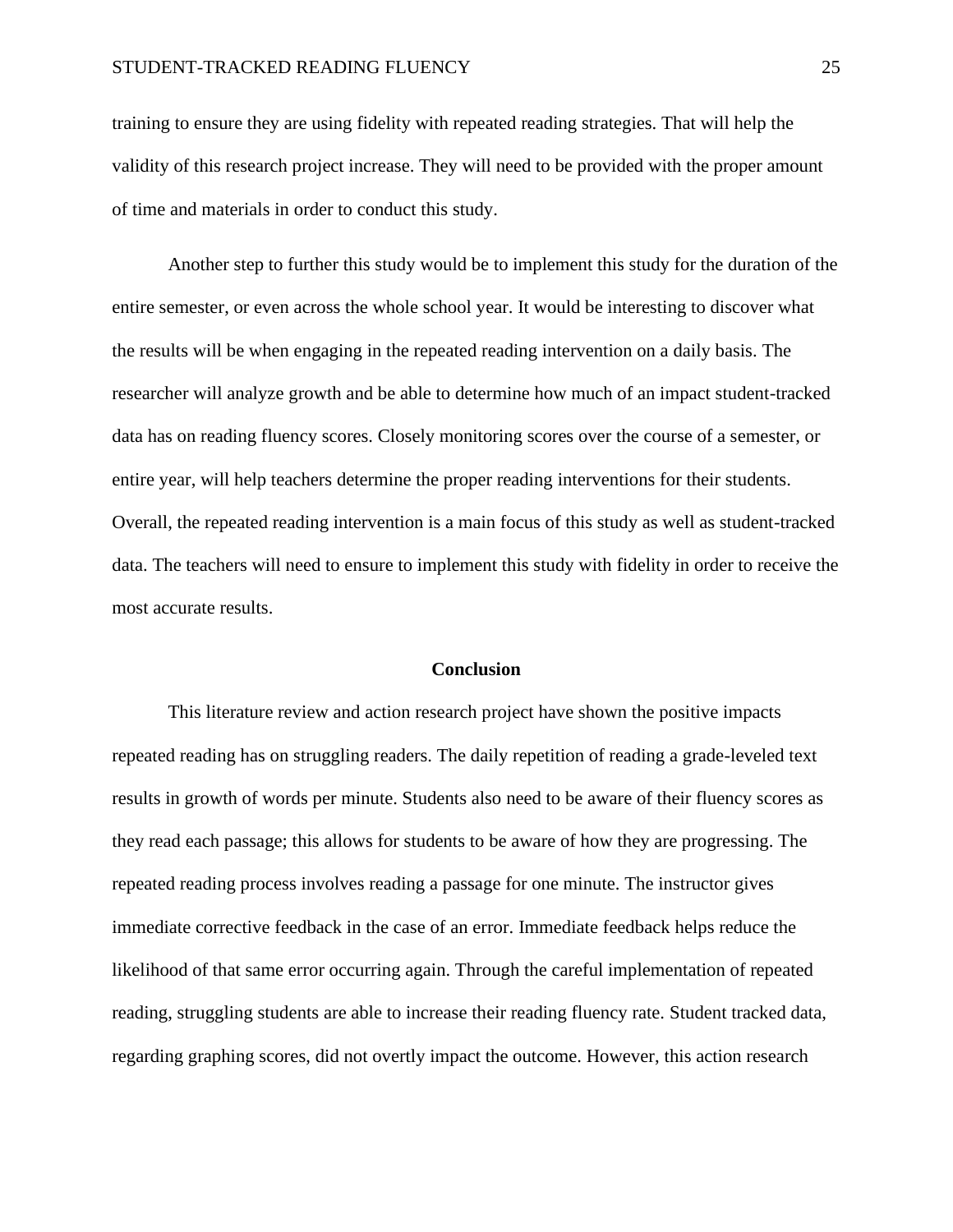project has shown the importance of students partaking in repeated reading intervention on a daily basis to increase reading fluency.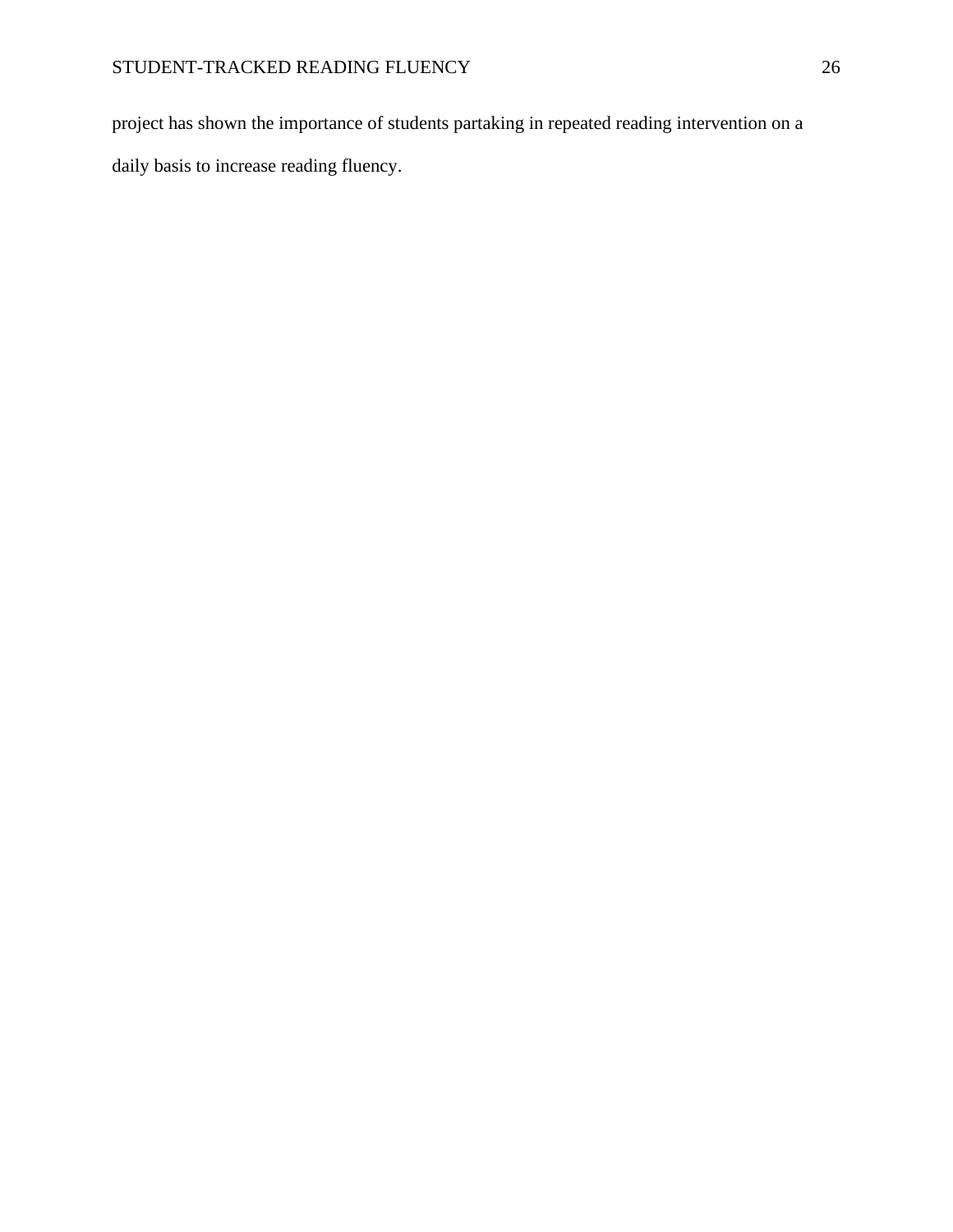#### **References**

<span id="page-27-0"></span>Allington, R. L. (2014). How Reading Volume Affects both Reading Fluency and Reading Achievement. International Electronic Journal of Elementary Education, 7(1), 13-25.

<http://ezproxy.nwciowa.edu/login?url=https://www.proquest.com/scholarly->

journals/how-reading-volume-affects-both-fluency/docview/1630429467/se-2

- Ardoin, S. P., Morena, L. S., Binder, K. S., & Foster, T. E. (2013). Examining the impact of feedback and repeated readings on oral reading fluency: let's not forget prosody. School Psychology Quarterly, 28(4), 391–404. http://dx.doi.org.ezproxy.nwciowa.edu/10.1037/spq0000027
- Bastug, M., & Demirtas, G. (2016). Child-centered reading intervention: See, talk, dictate, read, write! International Electronic Journal of Elementary Education, 8(4), 601-615.

<http://ezproxy.nwciowa.edu/login?url=https://www.proquest.com/scholarly-j> ournals/child-centered-reading-intervention-see-talk/docview/1807740253/se-2

Begeny, J. C., Yeager, A., & Martínez, R.,S. (2012). Effects of Small-Group and One-on-One Reading Fluency Interventions with Second Grade, Low-Performing Spanish Readers. Journal of Behavioral Education, 21(1), 58-79. http://dx.doi.org.ezproxy.nwciowa.edu/10.1007/s10864-011-9141-x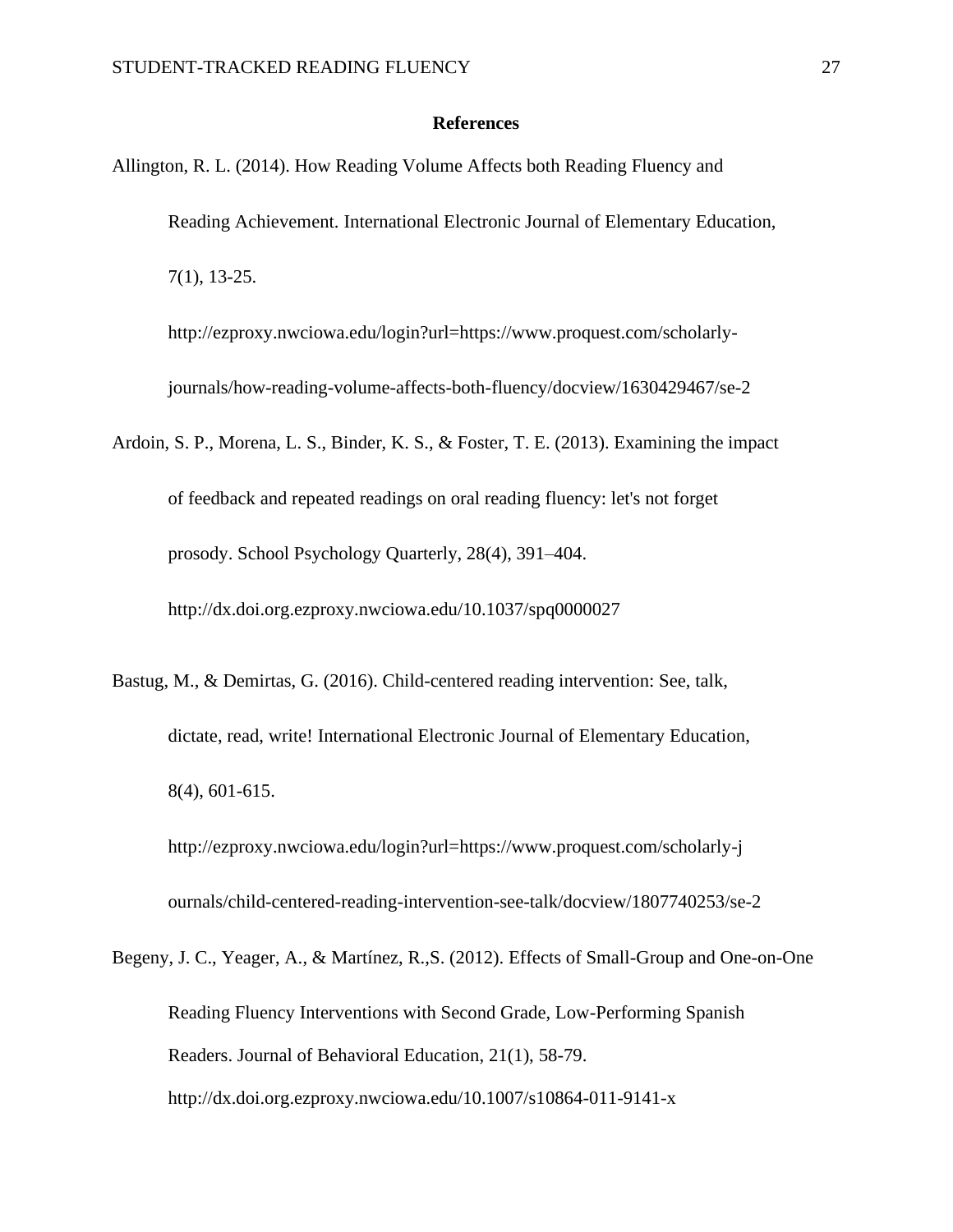Bolaños, D., Cole, R. A., Ward, W. H., Tindal, G. A., Hasbrouck, J., & Schwanenflugel,

- P. J. (2013). Human and automated assessment of oral reading fluency. Journal of Educational Psychology, 105(4), 1142-1151. http://dx.doi.org/10.1037/a0031479
- Deeney, T. A., & Shim, M. K. (2016). Teachers' and students' views of reading fluency: issues of consequential validity in adopting one-minute reading fluency assessments. Assessment for Effective Intervention, 41(2), 109–126. https://doi-org.ezproxy.nwciowa.edu/10.1177%2F1534508415619905
- Foster, T. E., Ardoin, S. P., & Binder, K. S. (2013). Underlying changes in repeated reading: an eye movement study. School Psychology Review, 42(2), 140–156. [http://ezproxy.nwciowa.edu/login?url=https://www-proquest](http://ezproxy.nwciowa.edu/login?url=https://www-proquest-)com.ezproxy.nwciowa.edu/scholarly-journals/underlying-changes-repeatedreading-eye-movement/docview/1415379377/se-2?accountid=28306
- Guerin, A., & Murphy, B. (2015). Repeated reading as a method to improve reading fluency for struggling adolescent readers. Journal of Adolescent & Adult Literacy, 58(7), 551–560.<https://doi-org.ezproxy.nwciowa.edu/10.1002/jaal.395>
- Jimerson, J. B., & Reames, E. (2015). Student-involved data use: Establishing the evidence base. Journal of Educational Change, 16(3), 281-304. http://dx.doi.org/10.1007/s10833- 015-9246-4
- Marsh, J. A., Farrell, C. C., & Bertrand, M. (2016). Trickle-down accountability: how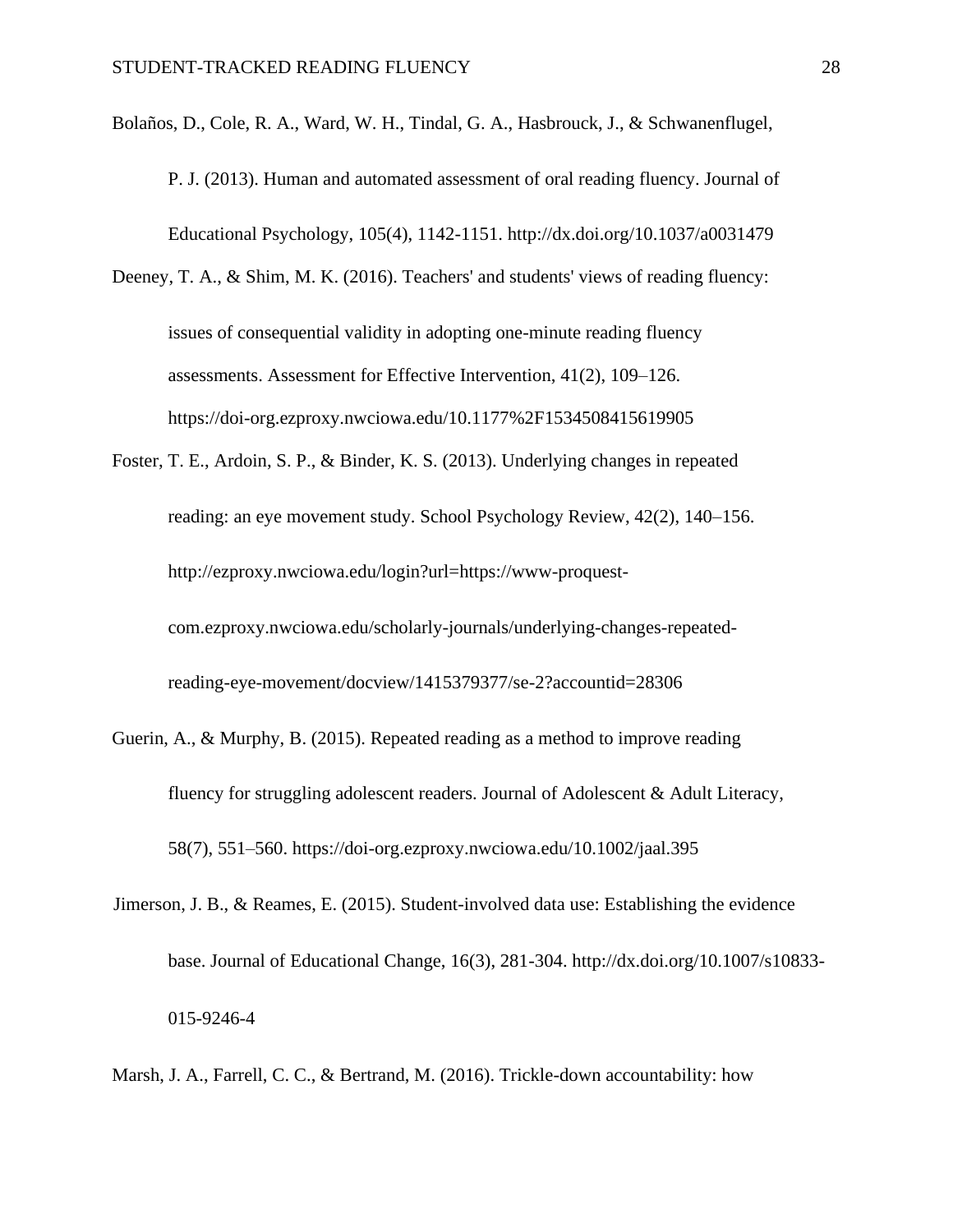middle school teachers engage students in data use. Educational Policy, 30(2),

243–280. https://doi-org.ezproxy.nwciowa.edu/10.1177/0895904814531653

- Murray, M. S., Munger, K. A., & Clonan, S. M. (2012). Assessment as a strategy to increase oral reading fluency. Intervention in School and Clinic, 47(3), 144–151. https://doi-org.ezproxy.nwciowa.edu/10.1177/1053451211423812
- Powell, M. B., & Gadke, D. L. (2018). Improving oral reading fluency in middle-school students: a comparison of repeated reading and listening passage preview. Psychology in the Schools, 55(10), 1274–1286.

https://doi-org.ezproxy.nwciowa.edu/10.1002/pits.22184

- Rasinski, T., Paige, D., Rains, C., Stewart, F., Julovich, B., Prenkert, D., Rupley, W. H., & Nichols, W. D. (2017). Effects of intensive fluency instruction on the reading proficiency of third-grade struggling readers. Reading & Writing Quarterly, 33(6), 519–532. https://doi.org/10.1080/10573569.2016.1250144
- Shimono, T. R. (2018). L2 reading fluency progression using timed reading and repeated oral reading. Reading in a Foreign Language, 30(1), 152-179. http://ezproxy.nwciowa.edu/login?url=https://www.proquest.com/scholarly-journals/l2-

reading-fluency-progression-using-timed/docview/2057544369/se-2?accountid=28306

Smith, J. L. M., Cummings, K. D., Nese, J. F. T., Alonzo, J., Fien, H., & Baker, S. K.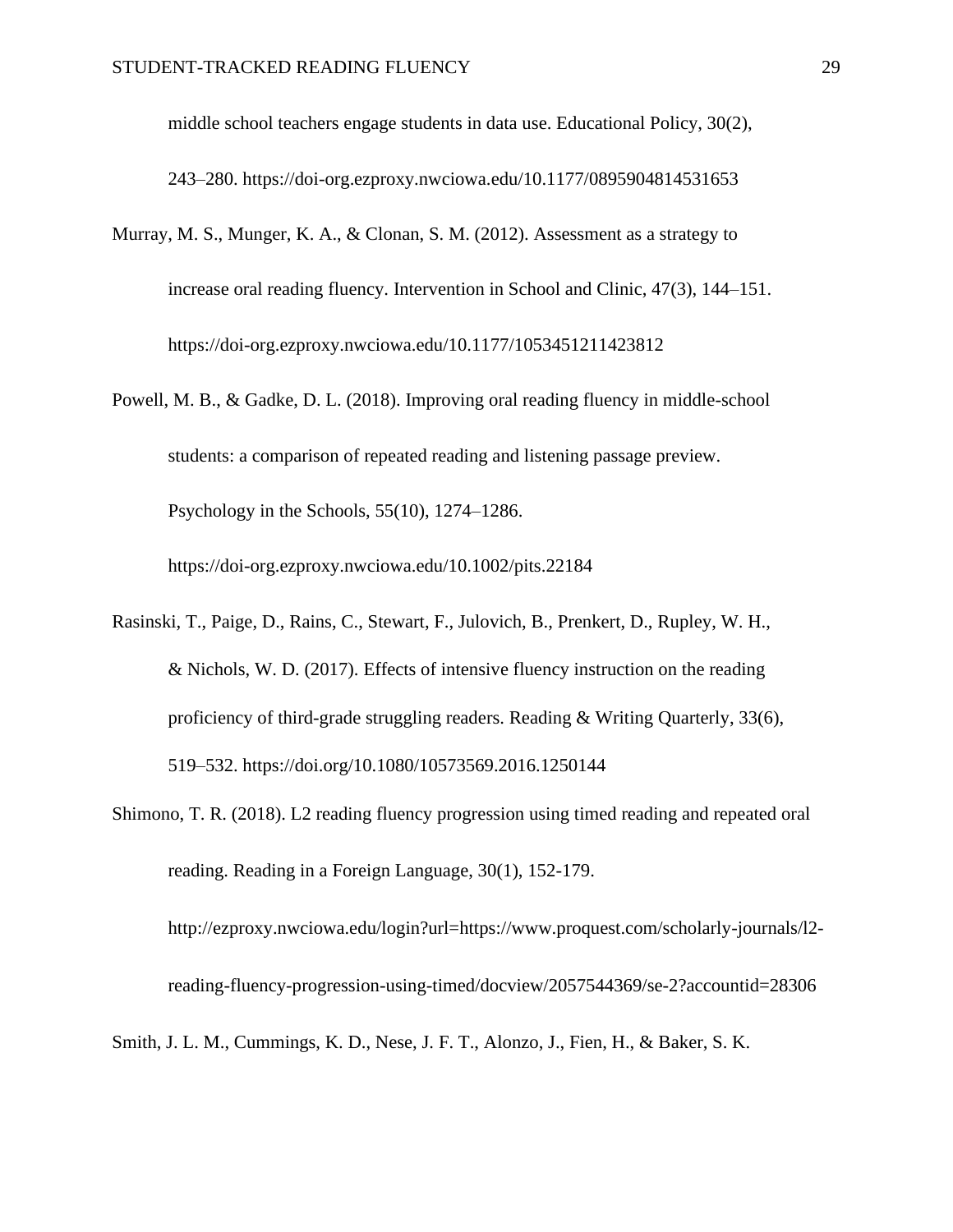(2014). The Relation of Word Reading Fluency Initial Level and Gains With Reading Outcomes. School Psychology Review, 43(1), 30-40. http://ezproxy.nwciowa.edu/login?url=https://www.proquest.com/scholarlyjournals/relation-word-reading-fluency-initial-level-gains/docview/1536853048/se-2?accountid=28306

Steinle, P. K., Stevens, E., & Vaughn, S. (2022). Fluency Interventions for Struggling Readers in Grades 6 to 12: A Research Synthesis. Journal of Learning Disabilities, 55(1), 3-21. http://dx.doi.org/10.1177/0022219421991249

Tindal, G., Nese, J. F. T., Farley, D., Saven, J. L., & Elliott, S. N. (2016). Documenting reading achievement and growth for students taking alternate assessments. Exceptional Children, 82(3), 321–336.

https://doi-org.ezproxy.nwciowa.edu/10.1177/0014402915585492

Von Frank, V. (2014). Track data. Tweak instruction. Repeat. A constant focus on student progress boosts achievement in Texas district. Journal of Staff Development, 35(3), 44–46. http://ezproxy.nwciowa.edu/login?url=https://wwwproquest-com.ezproxy.nwciowa.edu/scholarly-journals/track-data-tweakinstruction-repeat-constant/docview/1548331288/se-2?accountid=28306